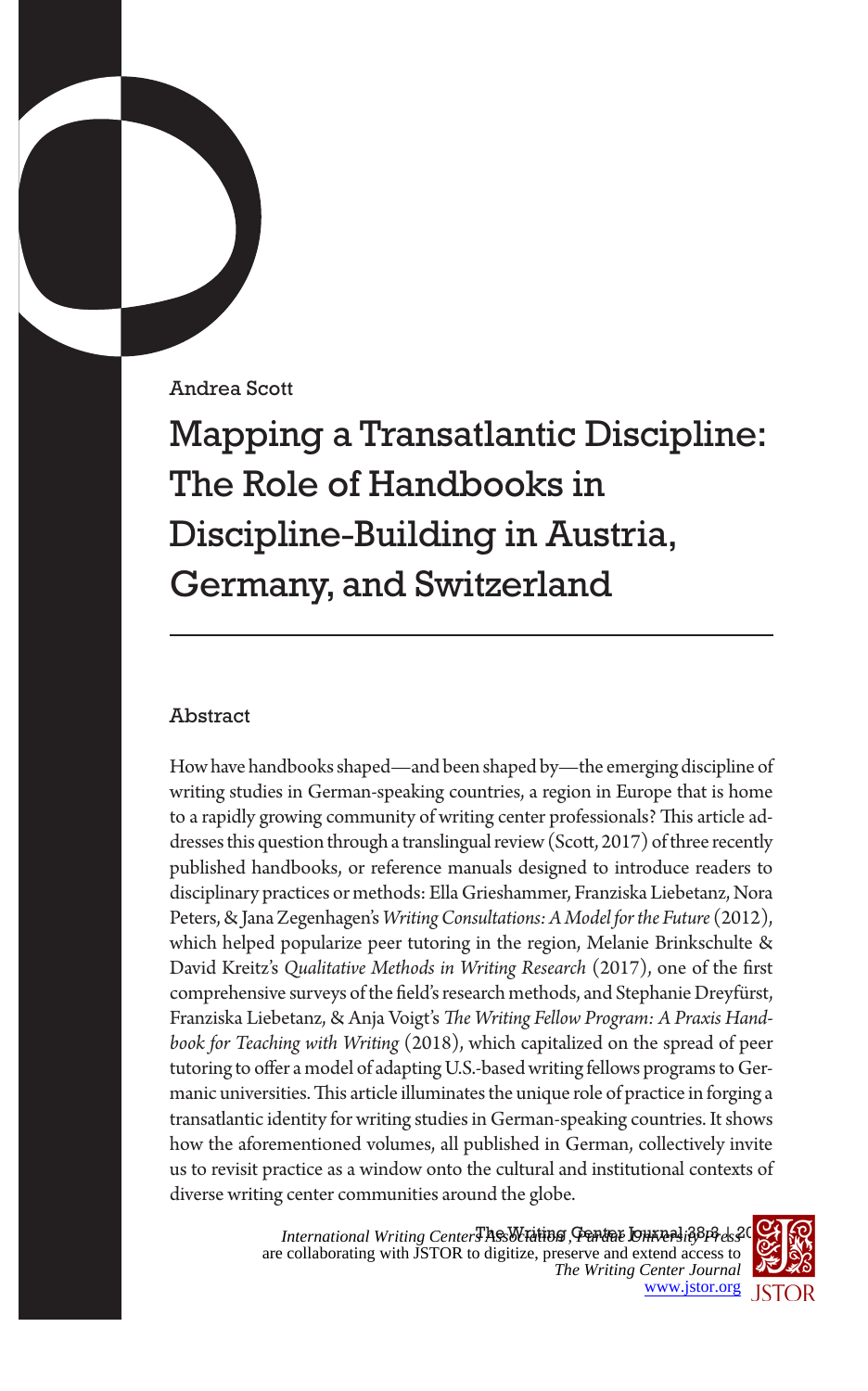Amidst renewed calls for empirical research (Driscoll & Perdue, 2014), practice has been closely associated with lore in writing center scholarship in the U.S., where it enjoys less prestige than its more celebrated sibling, research (e.g., Liggett, Jordan, & Price, 2011; Scott, 2016). Stephen North (1987) has described lore as a "pragmatic logic and experience-based structure" (p. 24), while Muriel Harris (2002), terms it the "accumulated body of traditions, practices, and beliefs about what has worked, what is working, or what might work" in writing centers (p. 85). Handbooks, which are reference manuals designed to introduce readers to disciplinary practices and methods, have played a role in codifying lore into prescriptive practices in the field, particularly around peer tutoring (e.g., Ryan & Zimmerelli, 2009). Mindful of this, more recent handbooks—such as *Strategies for Writing Center Research*  (Grutsch McKinney, 2016) and the *Oxford Guide for Writing Tutors* (Fitzgerald & Ianetta, 2015)—seek to shift practice away from lore by introducing readers to empirical frameworks for writing center work. These handbooks align with recent writing center scholarship that seeks to unsettle practices that have been ossified into limiting beliefs, whether by disrupting persistent paradigms such as the directive/non-directive binary (Kjesrud, 2015), challenging common practices like read-aloud protocols (Block, 2016), or reframing the narrow stories we tell about our work (Grutsch McKinney, 2013).

Yet handbooks, with their commitment to articulating shared principles, are also complex disciplinary artifacts embedded in national research traditions and institutional contexts. This is a dimension that contemporary narratives about lore risk obscuring. In the myth-busting rush, we may be missing opportunities to situate such works in the disciplinary histories of diverse writing center communities. Theoretically informed practice—and the varied methods for studying it—have always occupied an important place within the Germanic writing center community, one of the fastest growing in Europe. Indeed, the history of writing centers in German-speaking countries is intertwined with the genesis and influence of early handbooks. For example, the first writing center was founded outside North America in Bielefeld, Germany in 1993, the same year Otto Kruse's widely circulated primer, *Keine Angst vor dem Leeren Blatt: Ohne Schreibblockaden durchs Studium* (*Have No Fear of the Blank Page: Navigating Your Studies without Writer's Block*<sup>1</sup> ), appeared in the first of what are now twelve editions. Handbooks created a shared language for naming problems and opportunities around writing and its instruction, while introducing readers to coherently conceptualized approaches to tutoring, teaching, and learning at Germanic universities. They continue to be important sources of scholarship in a practice-oriented field still without many of the traditional structures of what sociologist Andrew Abbott (2002) calls "stable disciplines,"

<sup>1</sup> All translations from the German are my own.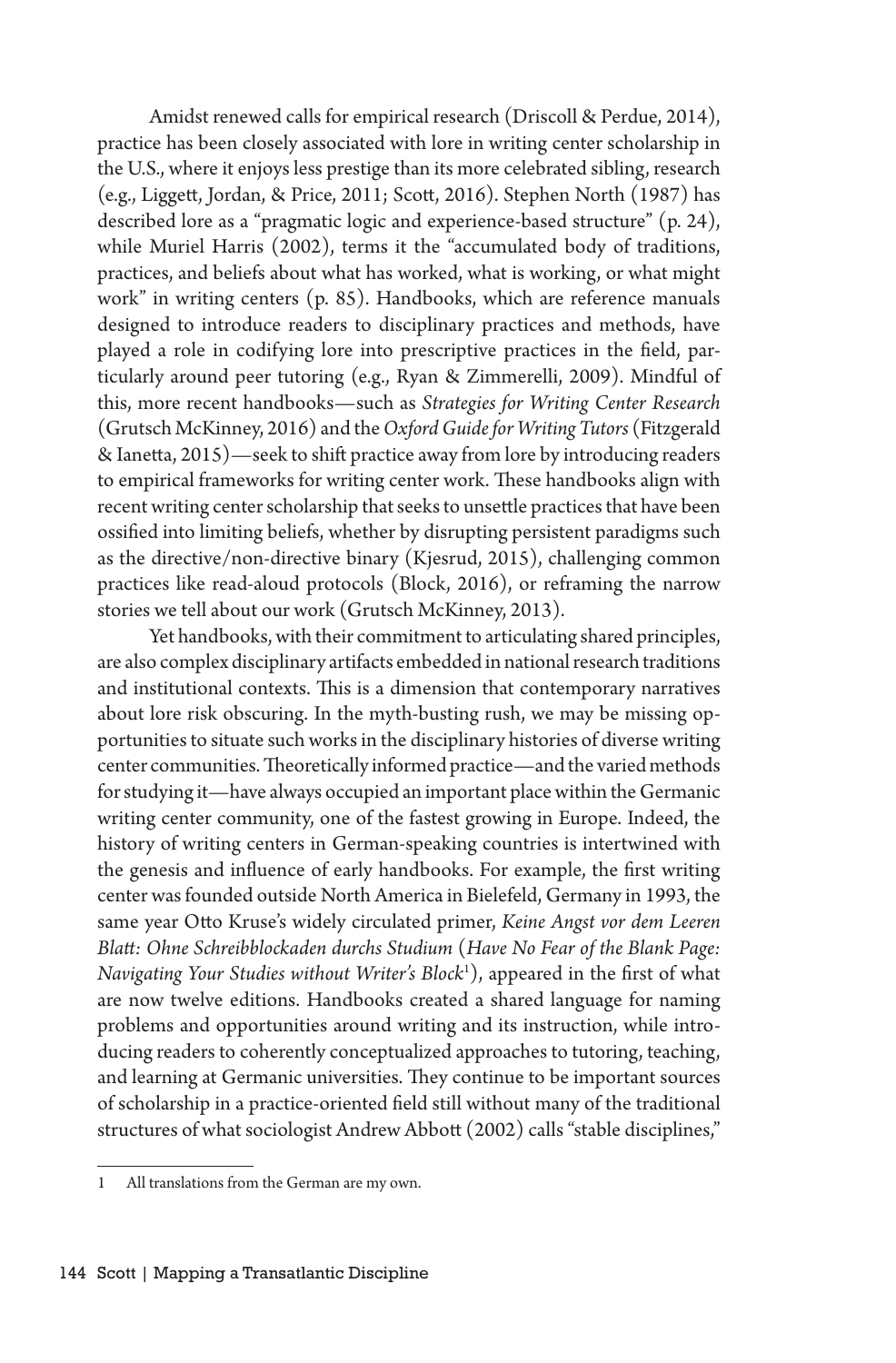including degree programs and departments (p. 214). The field of writing studies just received, for example, its first two tenured professorships in Berlin inhabited by former writing center directors. The vast majority of the field's professionals leads writing centers and initiatives funded by external grants, meaning the professionals' contracts are limited and the futures of their centers uncertain. Practice, in this context, is central to the field's professional ethos. And since "research speaks louder than words" at Germanic universities, as writing center directors Katrin Girgensohn & Nora Peters (2012) put it in an article by the same title, the articulation of theoretically informed practice has been an important part of the institutional work performed by writing centers to secure their own futures. It has also paved the way for the establishment of what is now being called *Schreibwissenschaft,* or writing studies, a field that originated largely from within writing centers (Scott, 2016; Scott 2017).

Given the transatlantic histories of writing centers in the region, handbooks have also been critical sites for negotiating transnational scholarship on writing. Just as writing centers have, practical manuals in German-speaking countries have drawn generously from U.S.-based research to develop new models of writing instruction responsive to local contexts. While the recent flood of German-language handbooks to appear on the market has raised concerns among practitioners about quality control, the field's most widely cited manuals situate their claims in research on communicative processes and practices (e.g., Bräuer, 1996; Girgensohn & Sennewald, 2012; Grieshammer, Liebetanz, Peters, & Zegenhagen, 2012). Their authors are active in (and, in some cases, founding members of) professional organizations dedicated to writing research and pedagogies, such as the German *Gesellschaft für Schreibdidaktik und Schreibforschung* (Society for Writing Didactics and Research; hereafter *gefsus*), founded in 2013; the Austrian *Gesellschaft wissenschaftliches Schreiben (*Society for Academic Writing; hereafter *GeWissS*), founded in 2009; and the Swiss *Forum wissenschaftliches Schreiben* (Forum for Academic Writing; hereafter *Forum*), founded in 2005. As these dates suggest, the field is still in the early stages of its establishment but rapidly developing. This makes practice, as represented through handbooks, a particularly dynamic object of study. Handbooks are also notably refreshing because they express less anxiety than their U.S.-based counterpoints about the practice-based or applied nature of much of the field's research (see, for example, Maid, 2006). Indeed, the field appears to own this aspect of its methods with pride.

My article fills a gap in writing center scholarship on both sides of the Atlantic by engaging in a translingual review of three recent and influential handbooks published outside the U.S.—in this case, Germany. Translingual reviews offer thickly descriptive, contextualized representations of writing research cultures where the language of publication is largely not English (Scott, 2017). My goal is to introduce English-speaking audiences to sources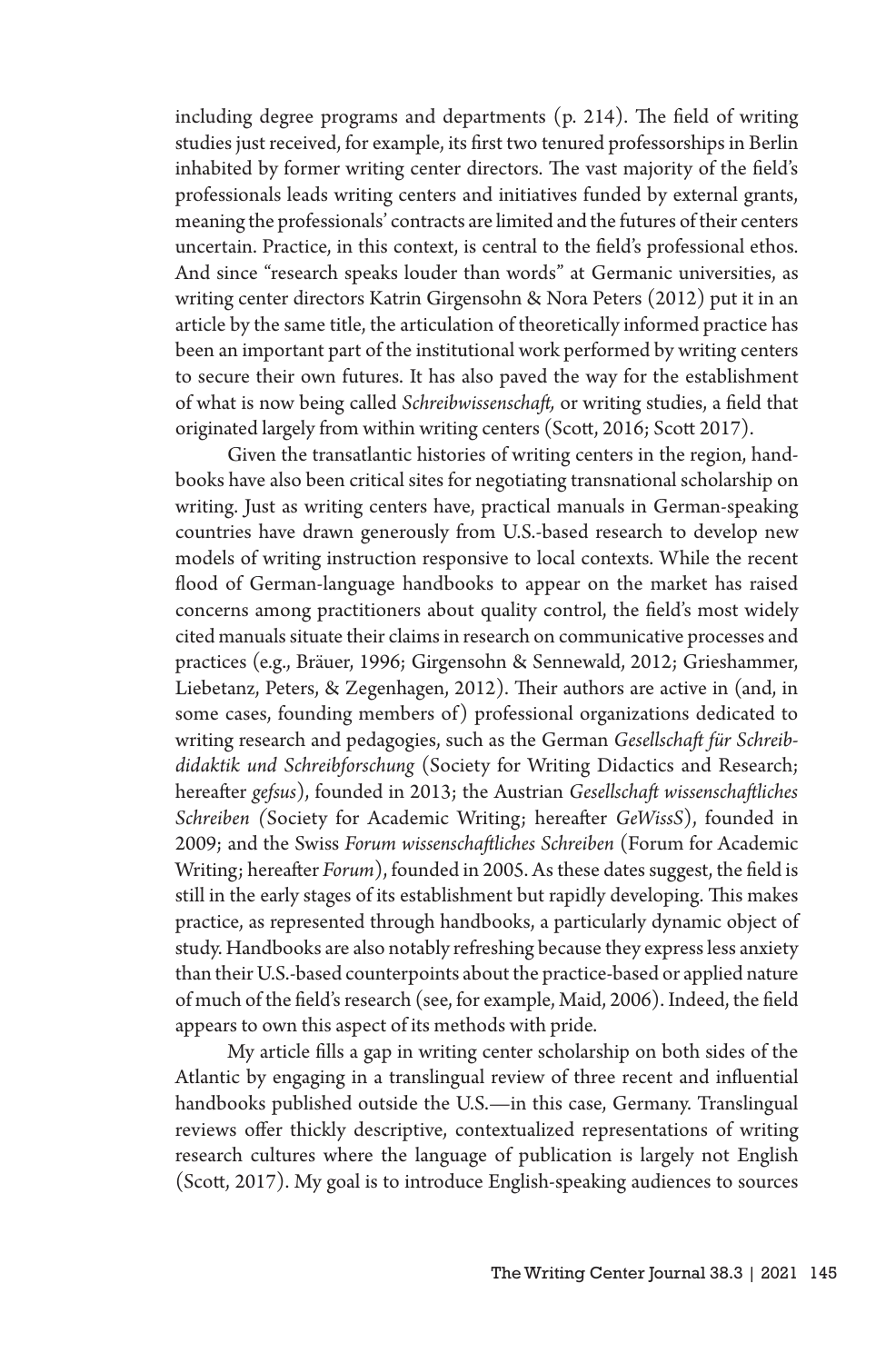that showcase the distinctness and vitality of Germanic research and practice around writing and its administration. As a writing center professional who earned her doctoral degree in comparative literature, a field whose methods depend on fluency in other languages, in-depth study of other research traditions and cultures, and transnational frameworks, I believe I have been uniquely, if humbly, situated to do this work. Since 2013, I have been studying the disciplinary history and contours of writing studies in German-speaking countries, spending summers in the archives, in German writing centers, and at conferences hosted by European universities to keep my finger on the pulse of this vibrant and rapidly growing field.

I begin the article with a discussion of Ella Grieshammer, Franziska Liebetanz, Nora Peters, & Jana Zegenhagen's widely acclaimed *Zukunftsmodell Schreibberatung: Eine Anleitung zur Begleitung von Schreibendenden im Studium (Writing Consultations: A Model for the Future—An Introduction to Guiding Students through their Studies*) (2012), the first German-language handbook dedicated to consultations, a cornerstone of writing center work. Next, I turn to Melanie Brinkschulte & David Kreitz's edited collection *Qualitative Methoden in der Schreibforschung* (*Qualitative Methods in Writing Research*) (2017), the premier manual on qualitative methodologies in the field. It appeared at a moment when record numbers of peer tutors and peer tutor alumni were entering the field as directors of newly founded centers and as scholars of writing studies. I conclude with a review of Stephanie Dreyfürst, Franziska Liebetanz, & Anja Voigt's *Das Writing Fellow-Programm: Ein Praxishandbuch zum Schreiben in der Lehre* (*The Writing Fellow Program: A Praxis Handbook for Teaching with Writing*) (2018), the only handbook on either side of the Atlantic dedicated to writing fellows programs. I illuminate how a U.S.-based concept like "writing fellows" was not simply "exported" to Europe but rather repurposed and, indeed revitalized, to meet regional needs. Second only to the proliferation of peer tutoring at writing centers in Germany in the 2010s (Ruhmann, 2014b), writing fellows programs are arguably the "next big thing" in writing center practice.

By situating each of these handbooks in recent developments, I offer readers a map of practice in this transatlantic field. The translingual review offers one way of studying the myriad ways concepts migrate across borders, as research is refined in response to local traditions and changes in higher education. Such transnational research of handbooks offers the *WCJ's* largely North American base of subscribers a wider lens for understanding the diversity of writing center practice and scholarship around the globe.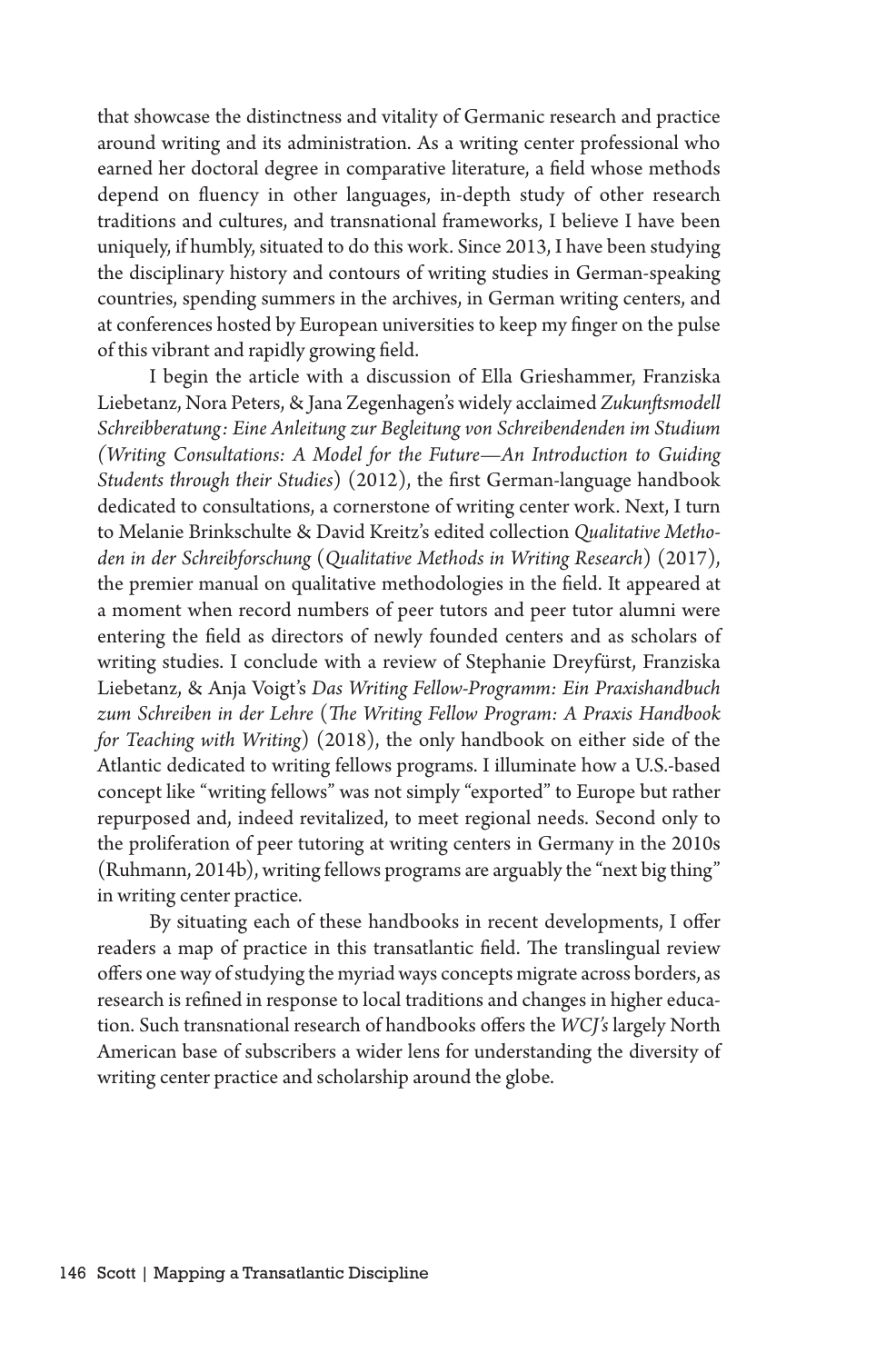### A Model for the Future: The First German Handbook on Writing Consultations

As its title suggests, *Writing Consultations: A Model for the Future—An Introduction to Guiding Students through their Studies* (hereafter *WC*) shares the "bright with promise" ethos prevalent in early writing center research in the U.S. (see Gillam, 2009, p. 7). Coauthors Grieshammer, Liebetanz, Peters, & Zegenhagen served as early advocates for individualized writing instruction at universities in German-speaking countries. Published in 2012, the handbook appeared at a moment of unprecedented growth in the writing center community. In their preface, directors Gerd Bräuer & Girgensohn (2012) mention being "astonished" by just "how many institutions of higher education have founded writing centers and offer writing consultations," a "new development," they note, resulting in a "snowball" effect of training-the-trainer initiatives that "keeps on rolling" (p. vii). Unlike in the U.S., early metaphors for writing center work do not envision an optimistic future in order to secure belonging from the "parent" discipline of composition (Gillam, 2009, p. 7). Instead, the authors represent the cornerstone of writing center work, the consultation, as a transformative, new approach to disciplinary teaching and learning at universities. In the absence of first-year composition and other general education requirements, writing centers have been the traditional home of research on writing and its instruction in the region (e.g., Frank & Lahm, 2013; Ruhmann, 2014b; Santa, 2009; Scott, 2017).

*WC* fills an important gap in this landscape as the first handbook on tutoring written in German (Grieshammer, Liebetanz, Peters, & Zegenhagen, 2012, p. ix). When *Writing Consultations* was first conceptualized in 2008, seven centers existed in Germany (p. xii). By the time the first edition appeared four years later, this number had skyrocketed to thirty-six (p. 276) and is now well over sixty (Schreiblabor, 2019). The authors of *WC* are all first-generation peer tutors trained by either Bräuer at the University of Education in Freiburg or Girgensohn at the European University Viadrina in Frankfurt an der Oder (p. xii). Bräuer & Girgensohn were the first to adopt a peer tutor model in their centers in the 2000s (Bräuer & Girgensohn, 2012). In the previous decade, Germany's handful of writing centers were operated by academic staff (Ruhmann, 2014b). *WC* contributes to the discipline by theorizing the concept of collaborative learning at the heart of peer tutoring and introducing new generations to its practices. The handbook, which is widely used and cited (Bromley & Scott, 2020), likely helped spread the peer tutor model to colleges and universities in the region, where it has become a gold standard (Scott, 2017, pp. 45–46).

The transatlantic origins of this model are visible in the handbook's organization. *WC*'s authors cite Kenneth Bruffee's (1978) theoretical writing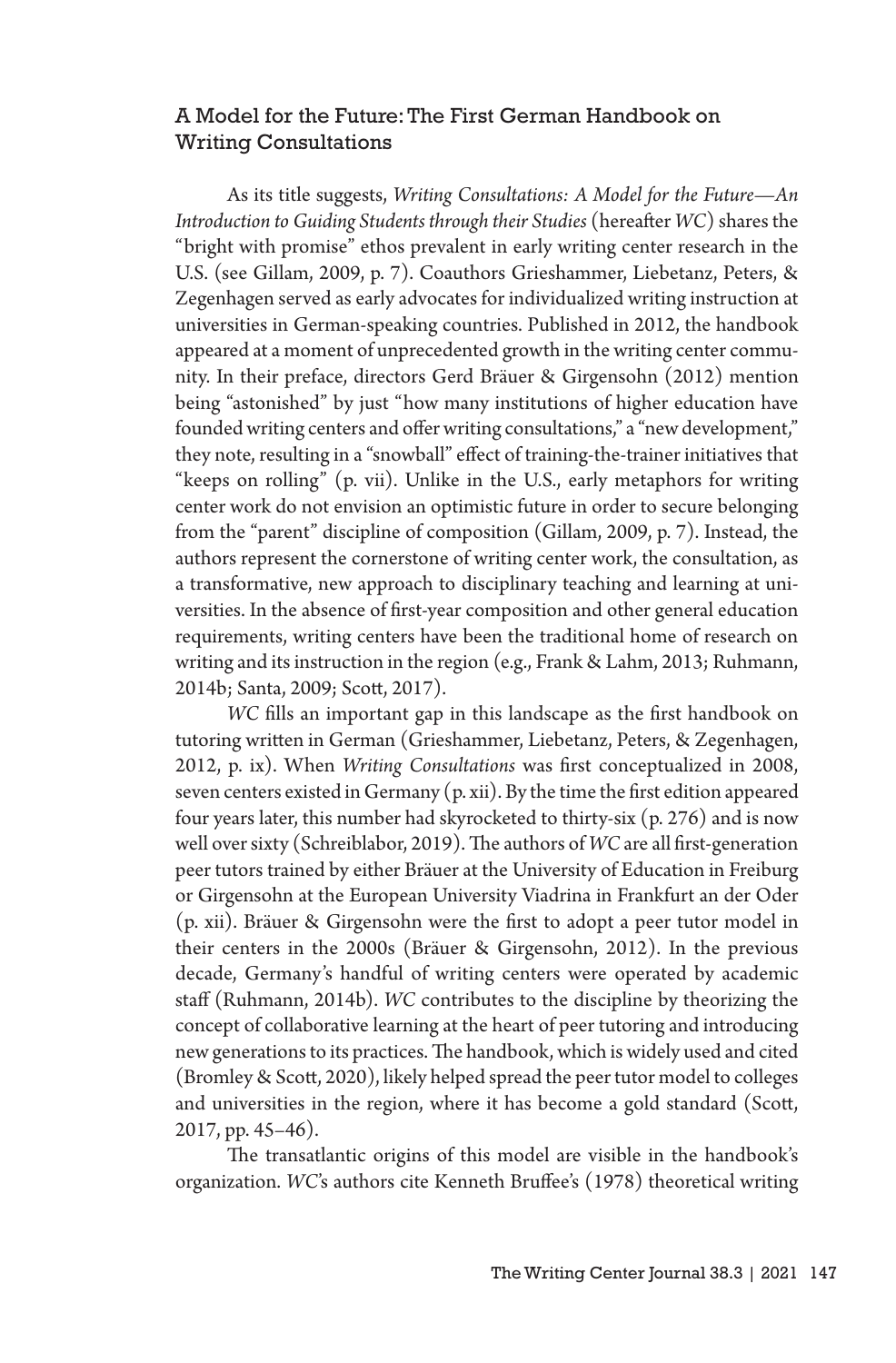about peer tutoring as one of their three greatest influences, alongside Carl Rogers's (1999) person-centered approach to consultations and Anglophone and Germanic theories of writing processes (p. ix). Notably absent from *WC*  is anxiety about lore: handbooks like Paula Gillespie & Neil Lerner's *Allyn and Bacon Guide to Peer Tutoring* and Donald McAndrew & Thomas Reigstad's *Tutoring Writing: A Practical Guide for Conferences* are cited in the same breath as empirical research on writing competencies (p. ix). This melding of influence signals that the authors see scholarship and practice as intertwined. Throughout the book, they translate difficult research into direct and lively prose in an effort to invite readers into the fold of this new and growing community. The book's first half, titled *Going into Consultations*, is dedicated to theory and serves as a primer for newcomers to the field. In the first chapter on writing competencies, for example, readers find syntheses of research on writing processes and development, followed by diagrams and tables that visualize the same. The second half, titled *Using Strategies in Consultations*, translates theory into practice by providing readers with examples of exercises, handouts, and conversational moves tutors can use to help writers learn about the writing process and advance their own projects (p. xi). This focus on practical tools is important at this early stage of writing centers' development because it helps uninitiated readers envision what writing consultations look like on the ground. The handbook also showcases the innovative, theory-based practices developed at the writing centers where the authors launched their careers.

Given that the first writing centers in the region were inspired by U.S.-based centers and research, readers might assume that North American frameworks predominate the handbook. While the influence is palpable, particularly in the representation of peer tutoring and cognitive models of the writing process, the manual overwhelmingly engages with Germanic sources to theorize academic literacies and the tutoring of writing. Through a bibliometric analysis of the reference page, I found that 79% percent (or 80 of the cited sources) were German-language publications; 19% (or 19 of the cited sources) were English-language publications, with all but two of these sources originating in the U.S.; 2% (or 2) were German translations of British sources. These numbers synchronize with a recent empirical study of *JoSch: Journal der Schreibberatung* (*JoSch: Journal of Writing Consultation*), the premier journal for writing studies in Germany, launched in 2010 by writing center professionals Liebetanz, Peters, Patrick Kowal, & Simone Tschirpke at the European University Viadrina. In the first twelve issues of *JoSch*, 78% of sources were cited in German, 19% in English, and 3% in other or multiple languages (Scott & Bromley, 2019). The prevalence of Germanic citations in *WC* signals its belonging to a distinctly Germanic field with its own foundational texts.

Interestingly, the greatest percentage of English-language sources appeared in the first four chapters: the introduction (100%, or 4), the chapter in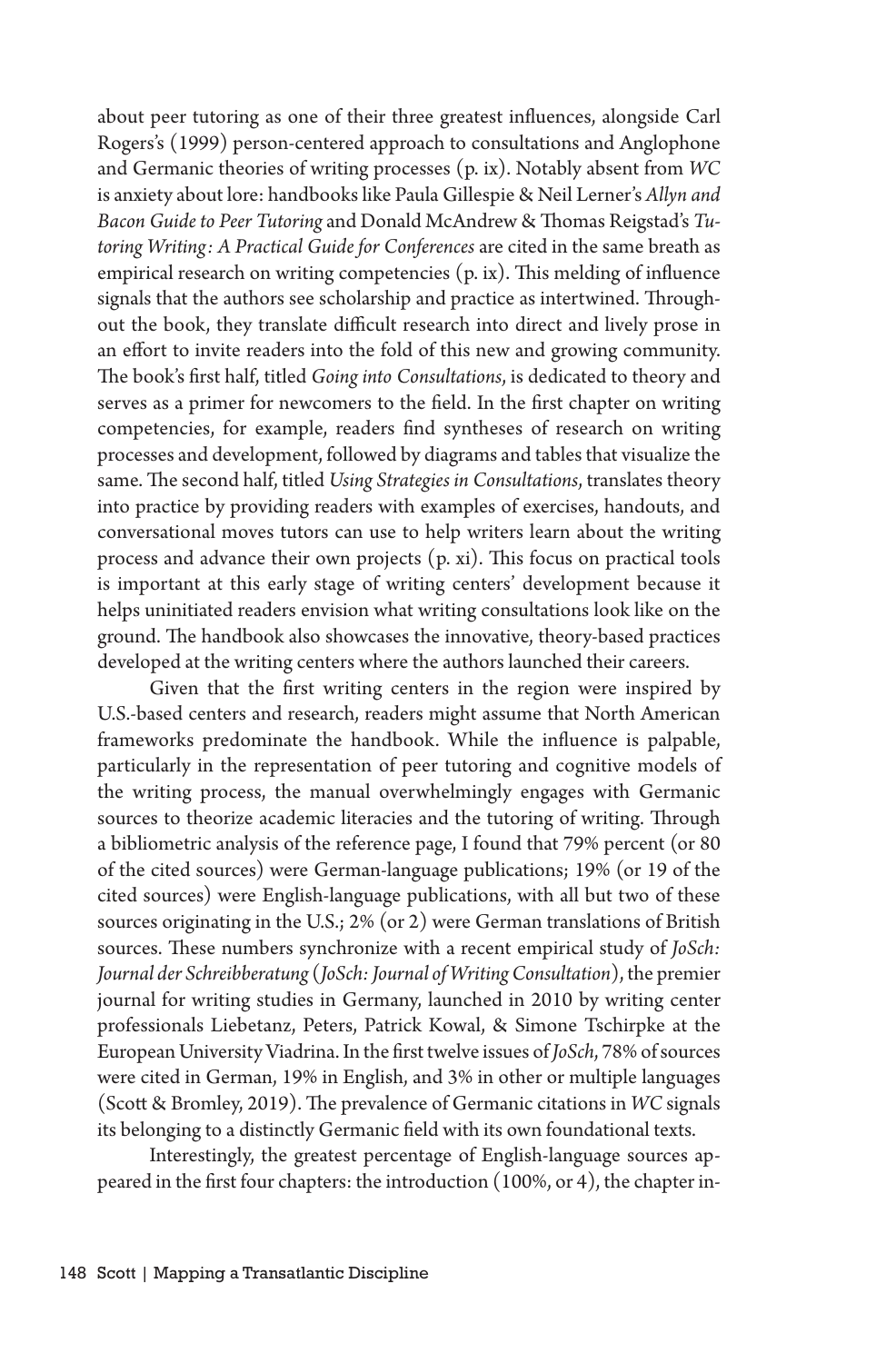troducing the concept of writing consultations (66% or 2), the chapter defining writing competences (29% or 4), and the chapter theorizing writing processes (66% or 3). This trend evinces the early influence of U.S.-based scholarship on the field's self-understanding. Writing process research in particular has been a core part of the identity of writing center practitioners (e.g., Ruhmann, 2014a; Scott, 2017) and remains a vibrant subfield in the region (Dengscherz, 2017; Dreyfürst & Sennewald, 2014; Knorr, Heine, & Engberg, 2014; Sennewald, 2017). The remaining twelve chapters cite no—or only one—English-language source or German translation of an English-language source, suggesting that a strong base of local literature exists on these topics. These chapters focus on writing strategies, reading competencies and processes, academic reading and writing blocks, guiding principles for writing consultations, consultation timelines, conversation techniques, the giving of feedback, the navigation of writing or reading difficulties, and writing center advocacy.

The handbook's close attention to the role of reading in writing consultations may be of particular interest to readers in the U.S., where reading has only recently been recognized as critical to writing center practices (see, for example, Carillo, 2017). The traditional focus in the Germanic context on reading and writing process theory stems in part from the genre of academic writing frequently assigned at universities when writing centers were first created: the *Hausarbeit,* or lengthy research paper requiring what Esther Breuer & Kirsten Schindler (2016) have called "independent, self-regulated student learning" in the absence of explicit writing instruction (p. 93). Not only does the genre demand sophisticated reading practices (Kruse, 2012), it also requires writing process knowledge previously not taught elsewhere at German universities. The founders of Germany's first writing center in Bielefeld attributed "inadequate knowledge about the writing process" to students' struggles with writing, causing them to "fail to distinguish between the different stages of text production, trying to work concurrently on steps belonging to different stages of the writing process, […] thereby overtaxing themselves" (Frank, Haacke, & Tente, 2003, p. 170). As German universities have transitioned to competence-oriented teaching in the wake of the Bologna Accords, the genres of writing assigned have diversified and the explicit teaching of writing, and the competencies associated with it, has increased (Breuer & Schindler, 2016, p. 98–99). This has positioned writing teachers and centers as a newly "integral part of university life and research," according to Breuer & Schindler (2016, p. 99). With this, writing studies itself has become what some writing center professionals are calling an "organizational field" with a critical mass of practitioners who share an understanding of their discipline and are more comfortable interacting with each other than those outside their domain (Brinkschulte, Doleschal, Girgensohn, Jörissen, & Rheindorf, 2017, p. 61).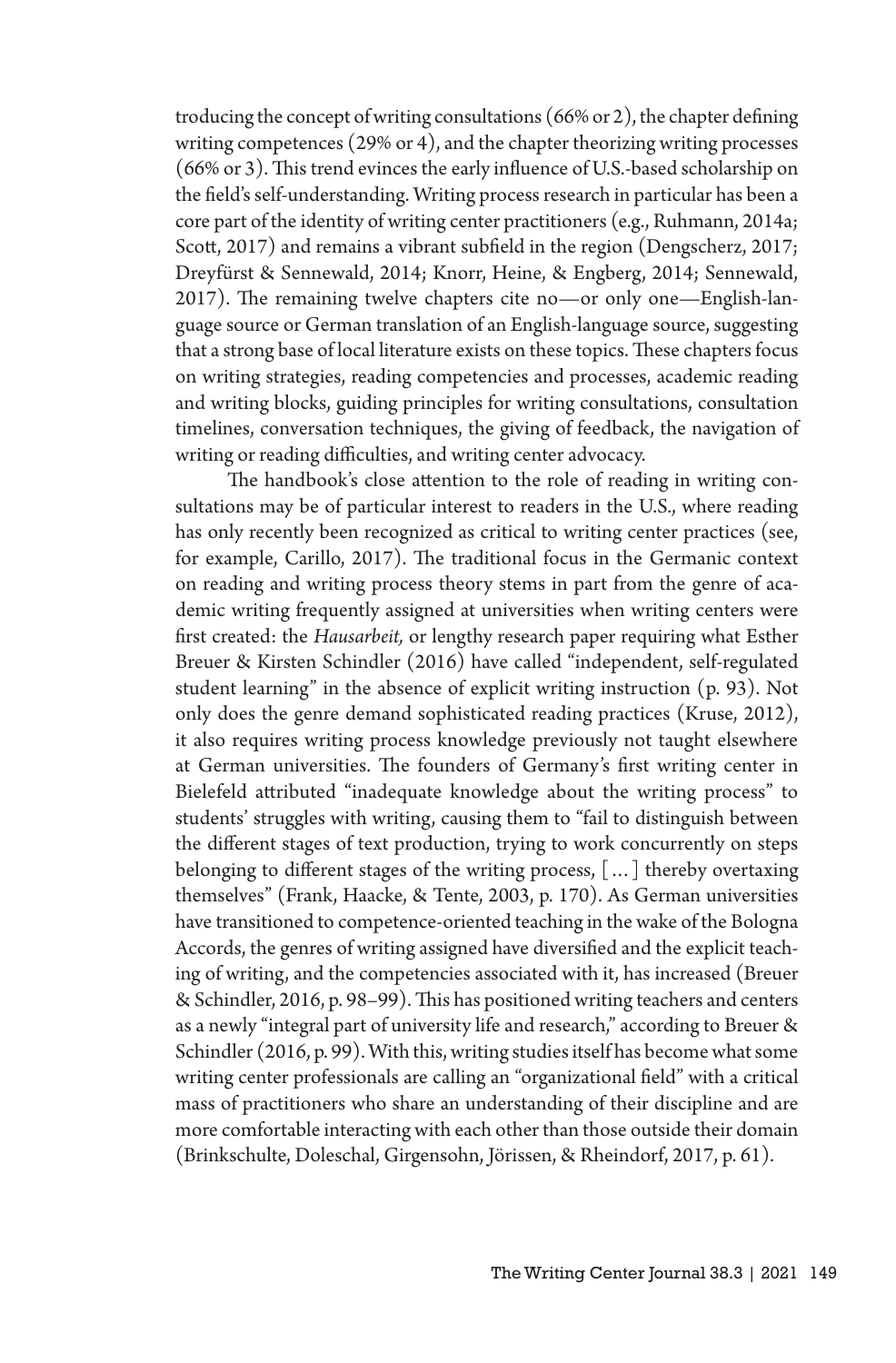*WC* anticipates this potential early in the field's development. The handbook's conclusion features a call to readers to join the emerging field of writing studies as writing center professionals. "A new field is emerging," the authors proclaim, "and you can participate in its formation" (Grieshammer, Liebetanz, Peters, & Zegenhagen, 2012, p. 279). Less than a decade later, readers have taken up this call. The list in *WC* of professional organizations, writing centers, and conference and publication venues have all expanded exponentially since its publication (pp. 275–281). If one thing is clear, writing consultations are no longer a model *for* the future at universities in the region; they are a widespread model *in* the present, the long-term future of which writing center professionals are seeking to secure. The euphoria of new beginnings has been replaced by the pragmatism of discipline-building, as is clear in the next two handbooks.

# Taking Stock of the Discipline: *Qualitative Methods in Writing Research*

If *Writing Consultations* (2012) was conceptualized as the field was just beginning to professionalize in Germany, then Melanie Brinkschulte & David Kreitz's 345-page edited volume *Qualitative Methods in Writing Research* (2017; hereafter *QM*), which appears just five years later, shows the field at the moment of its maturation. Writing center directors Brinkschulte & Kreitz are among the first to survey the field's knowledge-making practices in German amidst a rising tide of published research and professional activities (see Becker-Mrotzek, Grabowski, & Steinhoff, 2017; Knorr, Heine, & Engberg, 2014). What is writing studies?: the book asks this question implicitly and answers it by comprehensively examining the field's core concepts, methods, and objects of study. *QM* mirrors, in this way, recent attempts in the U.S. to identify threshold concepts in the field (Adler-Kassner & Wardle, 2015; Malencyzk, Miller-Cochran, Wardle, & Yancey, 2018). Yet it differs insofar as Brinkschulte & Kreitz's volume appears much earlier in the discipline's history. In the past several years, writing centers have become fixtures of universities, particularly in Germany where, due to a special governmental program from 2011 to 2020, federal seed funding for them has been particularly generous, even as their collective future is imperiled by the absence of stable internal funding and disciplinary structures such as departments (Girgensohn, 2017; Ruhmann, 2014b). In this context, to name writing studies as a field with its own methods and objects of study is to assert its authority in the disciplinary landscape of universities in German-speaking countries.

*QM* appears amidst a wave of efforts to build capacity for quality, peer-reviewed research in the German-speaking research community. In 2017, the first permanent series in writing studies were established at two scholarly presses. The "Writing Studies" imprint is now housed at Böhlau Press in Vienna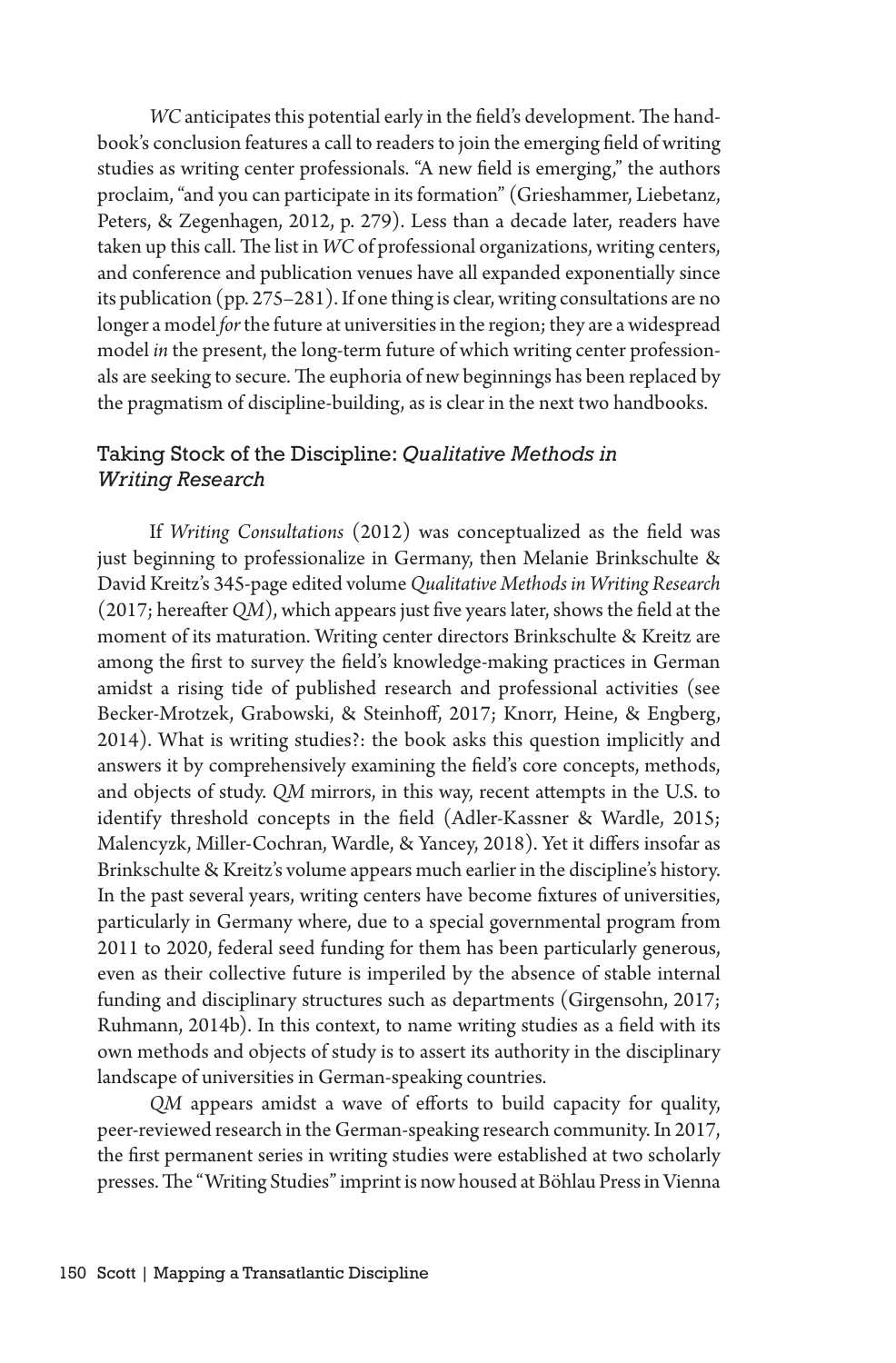and sponsored by Austria's *GeWissS*. The "Theory and Praxis of Writing Studies" series, of which *QM* is the first volume, is published by W. Bertelsmann Press and sponsored by Germany's *gefsus*. As the series' inaugural volume, *QM*  frames every book that follows. It complements recent disciplinary efforts to compile core texts in writing center research and practice (e.g., Dreyfürst & Sennewald, 2014) and to institutionalize writing centers in the disciplinary landscape of universities (Girgensohn, 2017). As more writing professionals conduct doctoral and postdoctoral research in the field, the region's professional organizations have begun to collaborate to offer workshops on research methods (e.g., Brinkschulte, Doleschal, Girgensohn, Jörissen, & Rheindorf, 2017).

The most recent of these workshops was offered at the 2019 joint conference of *gefsus, GeWissS,* and the *Forum*. The conference's theme, "Writing Studies: A New Discipline?—Transdiscursive Perspectives" *(Schreibwissenschaft: eine neue Diszipline? Diskursübergreifende Perspektive*) appears to extend the volume's discipline-building ethos. *QM* offers a descriptive snapshot of these developments. It appeals to disciplinary newcomers eager to gain an understanding of the field's methods while also addressing seasoned researchers looking for ways to answer the conference's call amidst a rapidly growing body of research. *QM* offers scholars, its imagined audience, a wide range of "authentic" examples of qualitative empirical research conducted by its 23 contributors (p. 12). Instead of writing an encyclopedic reference work on methods, as is common, Brinkschulte & Kreitz asked its contributing scholars to walk readers through an aspect of their research processes—from data collection to analysis to publication—in order to ground discussions of approaches in actual studies of relevance to the field (p. 11).

To help readers make sense of the contributions, Brinkschulte & Kreitz name in the introduction and unit prefaces core constructs in writing research. In the introduction, they describe writing studies as a form of "applied" research "from praxis for praxis," with roots in the interpretive social sciences, applied linguistics, and U.S.-based writing studies and writing center research (pp. 12–13). Whereas writing research published in German once focused primarily on studying the writing development of school children and professionals, the authors explain that a growing body of interdisciplinary, empirical research now attends to academic writers and writing at universities in German-speaking countries (p. 13). One branch of this research is dedicated to the writing process. Influenced by the cognitive approaches of U.S.-based research from the 1980s, writing process research in German-speaking countries represents writing as an "individual, structured process in which situational context is embedded" (p. 13). Examples of writing process research included in the volume are "Qualitative Analysis of Writing Processes with the Aid of Screen-Capturing" (2017), by German linguist Esther Breuer, and "Retro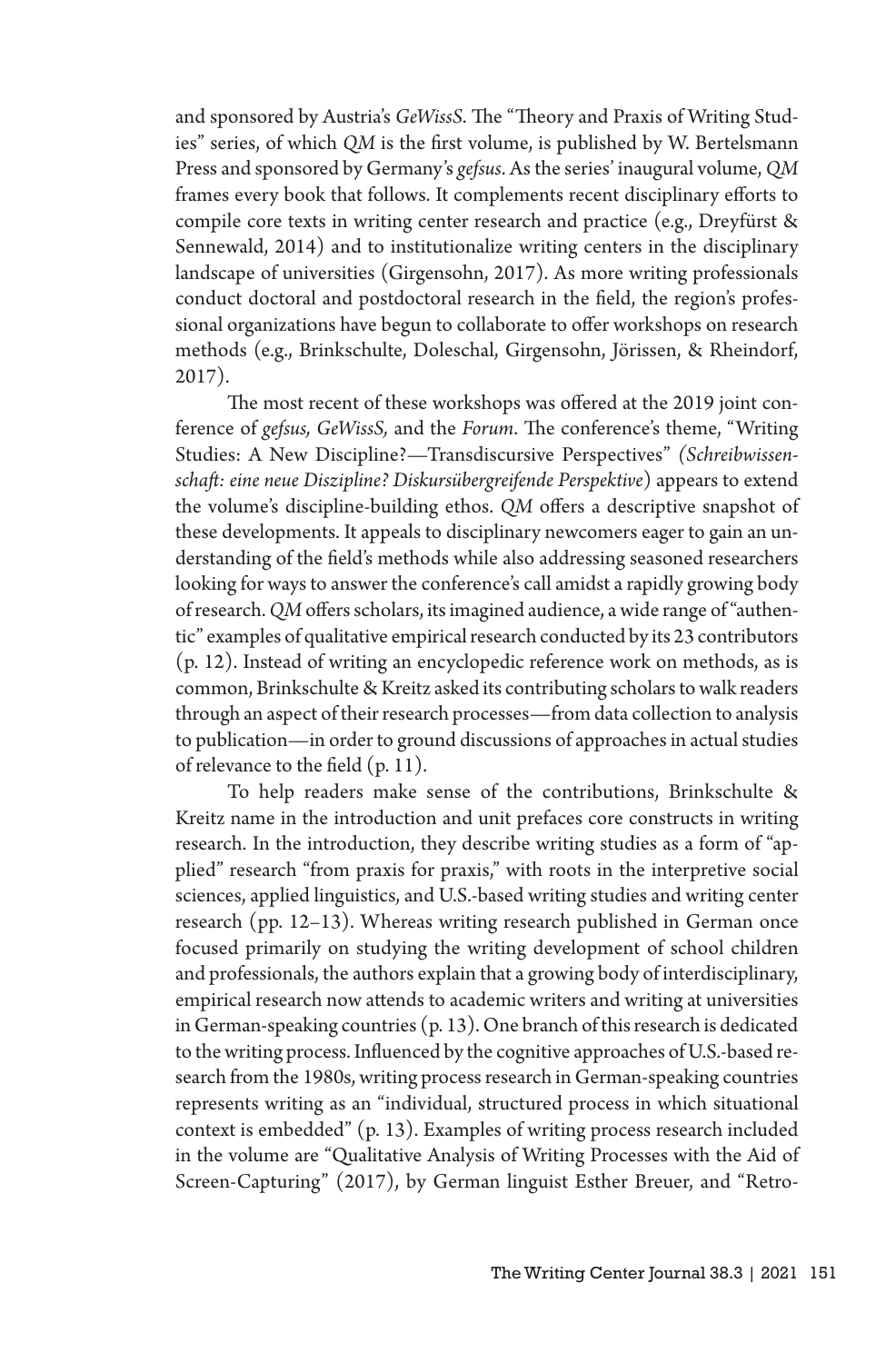spective Interviews in Writing Research" (2017), by Austrian linguist Sabine Dengscherz.

Other subfields, Brinkschulte & Kreitz argue, focus on writing development more broadly, defined as the study of why and how writing competences emerge (p. 13). Such research encompasses studies of writing consultations, institutional contexts, and writing center best practices (p. 14). All researchers search for authentic writing questions and consultation constellations to study and, as is common in writing studies, make generous use of mixed (p. 14) and qualitative (p. 11) methods. Interestingly, "exploratory" is often used as a synonym for "qualitative" research in the volume, highlighting the volume's interdisciplinary and experimental ethos (p. 12). A 2017 inquiry conducted by *Forum* showed that 50% of the 49 survey participants claimed to work interdisciplinarily in writing didactics and to use methods such as interviews and qualitative content analysis to study the development of writing competencies (cited in Brinkschulte & Kreitz, p. 12). Qualitative, interdisciplinary research is thus central to the field's self-understanding.

Readers in the U.S. may notice both overlaps and departures from methods commonly cited in writing center studies in the U.S. Whereas Grutsch McKinney's (2016) *Strategies for Writing Center Research* highlights discourse analysis, interviews, surveys, field work, and action research as key methods, *QM* chooses not to flag surveys and action research as prominent. Methods from linguistics feature much more prominently, given the early and continued role of linguists in the field's formation (see Ruhmann, 2014b). The methods encompass the use of keylogging and screencapturing in a study of the role of internet use in academic writing (Breuer, 2017) and "dialogue-consensus/ structural mapping technique," which includes integrated problem decision reports, keylogging, screencapturing, and cue-based retrospective interviews in a study of reflection about the writing process among university writers (Heine & Engberg, 2017).

After surveying methods in the first half, *QM's* remaining sections help readers imagine ways of moving from data to insights to publication. Three approaches to data analysis are highlighted, namely grounded theory (to analyze interviews with students about their writing productivity) (Sennewald, 2017), qualitative content analysis (to measure writing fellows' understanding of their roles) (Kirschbaum & Rothärmel, 2017), and discourse analysis (to study rhetorical moves in writing center consultations) (Grieshammer, 2017). The third unit offers advice on how to write an article after collecting and analyzing data. It includes two contributions, one with general advice on academic writing (Wimmer, Kreitz, & Brinkschulte, 2017) and another introducing software that can aide with qualitative data analysis (Weber, 2017). The volume concludes with two chapters on how to integrate research into writing center practice. For example, Ulrike Lang's (2017) contribution shows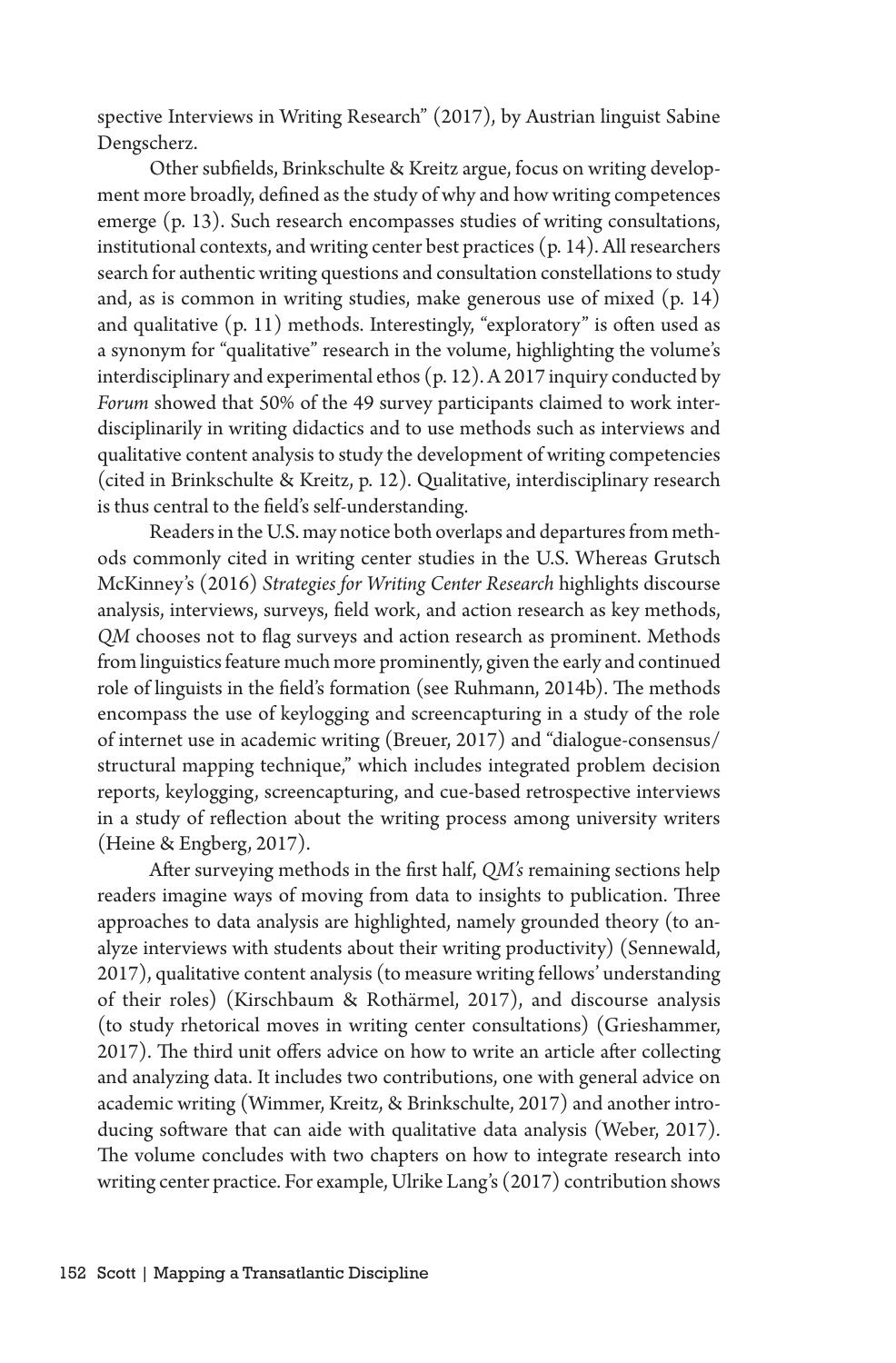that researchers can "work backwards" from the materials they have created for workshops and consultations to study writing center practices in ways that differ from surveys and action research (p. 304).

In less skillful hands, these chapters would present readers with a dizzying amount of information. Brinkschulte & Kreitz's signposting throughout helps readers experience the field's breadth of writing research with the aid of orienting core constructs. Collectively, the contributions show how Germanic writing studies has grown into an interdisciplinary and vibrant field with writing center professionals still driving much of the conversation given their position as experts of writing processes and their facilitation at Germanic universities. In this sense, the volume appears to have shaped and reinforced the working definition of writing studies articulated recently by *gefsus* (2019) on its homepage:

Writing studies is an emerging discipline that concerns itself with writing processes using diverse perspectives and methods. It is informed by the results of writing research and writing didactics. The lively discourse between, through, and across disciplines shapes writing studies.

*Gefsus*, whose founding executive board consisted of six writing center directors (including Brinkschulte), a writing consultant, and a freelance writing trainer, sees itself as an explicit "part of the movement to establish writing studies" as a field. Brinkschulte & Kreitz's volume may be said to be contributing to the same. It reflects the unique institutional position of writing center professionals in the region to shape broad and diverse scholarly conversations about writing and its delivery in higher education. If writing center studies has been represented as being in the midst of an "unpromising present" in the U.S. (Lerner, 2014), the inverse appears to be the case across the Atlantic, where practitioners showcase with enthusiasm an expansive and inclusive field.

## New Directions in Writing Fellows Programs: Transatlantic Research and Praxis

Published one year later in 2018, *Das Writing Fellow-Programm: Ein Praxishandbook zum Schreiben in der Lehrer* (*The Writing Fellow Program: A Praxis Handbook for Teaching with Writing*; hereafter *WFP*) pivots readers back to practice in a user-friendly guide to creating and sustaining writing fellow programs. At the time of publication, coauthors Stephanie Dreyfürst, Franziska Liebetanz, & Anja Voigt hailed from writing centers at the Goethe University in Frankfurt am Main in the West and the European University Viadrina in Frankfurt an der Oder in the East. During the past decade, these centers in Germany's "two Frankfurts" have been among the most innovative in the region. They jointly launched the first writing fellow programs in Europe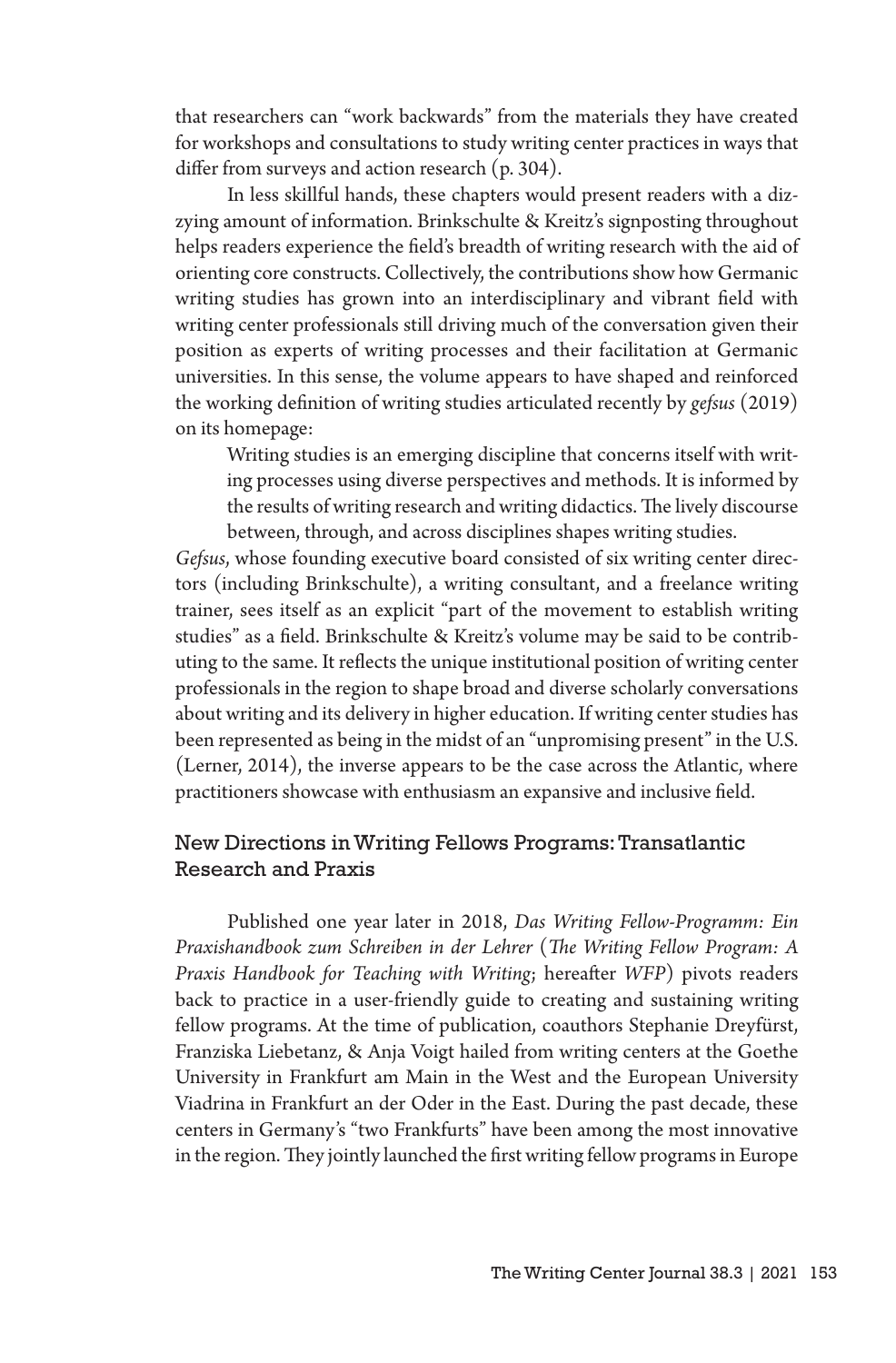in collaboration with writing center professionals at the University of Wisconsin-Madison.

*WFP* is an artifact of this transatlantic partnership and of several years of research and exchange. It does a tremendous service to the field by consolidating research and practitioner knowledge into one comprehensive handbook. No comparable resource exists in the U.S., where knowledge about writing fellows programs is fragmented, consisting of isolated articles (e.g., Hall & Hughes, 2011; Regaignon & Bromley, 2011), glosses in handbooks (e.g., Fitzgerald & Ianetta, 2015, pp. 157–161), and a lone special issue of *Across the Disciplines* (Hughes & Hall, 2008).

Even as it leans on U.S.-based research traditions, *WFP* does not simply import research and praxis. Instead, it envisions itself as engaging—and helping others engage—in an act of "transfer."2 Indeed, the concept of transfer is richly theorized in a guest contribution by Tobias Jenert of the Institute for Economics Pedagogy in St. Gallen, Switzerland, in a chapter subtitled "Why It's So Difficult to Copy What's Good" (p. 26). While imitating successful initiatives is tempting, Jenert cites research to argue transfers mostly fail at universities. After a honeymoon period of enthusiasm, members of the adopting institution often begin to doubt the model will work at their institutions because their local contexts are so different. Jenert thus argues it's essential to grapple with challenges head-on in the planning phases. Importing models may seem efficient, but Jenert reminds readers that effective transfer is actually time and resource intensive (p. 27). To be successful, he encourages institutions to ask themselves a series of challenging questions: what does the original program purport to solve, and what assumptions are embedded in it? How will the initiative be developed and implemented? How much of the "transferred" product should be adapted to the new context, and how much should be kept the same? What resources and conditions are needed along the way? (p. 28).

*WFP* uses these questions to guide the structure and motive of the book. The first section introduces readers to the history of writing fellows programs in the U.S. and their transfer to Germany. The next section provides an overview of the sequencing of programs. Readers are presented with fourteen steps to adopt so that students receive timely and helpful feedback on well-designed assignments. The chapter also includes the basic conditions that must be in place in order for a program to succeed. These include the training and ongoing mentoring of writing fellows in feedback and assignment design; faculty development for participants; and the creation of a range of program materials, from

<sup>2</sup> This melding of Germanic and American influences is reflected in the sources cited in the handbook. Roughly half the sources cited in the references are Germanic and half are U.S.-based. Of 79 sources cited, 39 are published in German, 38 in U.S. English, and 2 are U.S.-based writing center sources translated into German.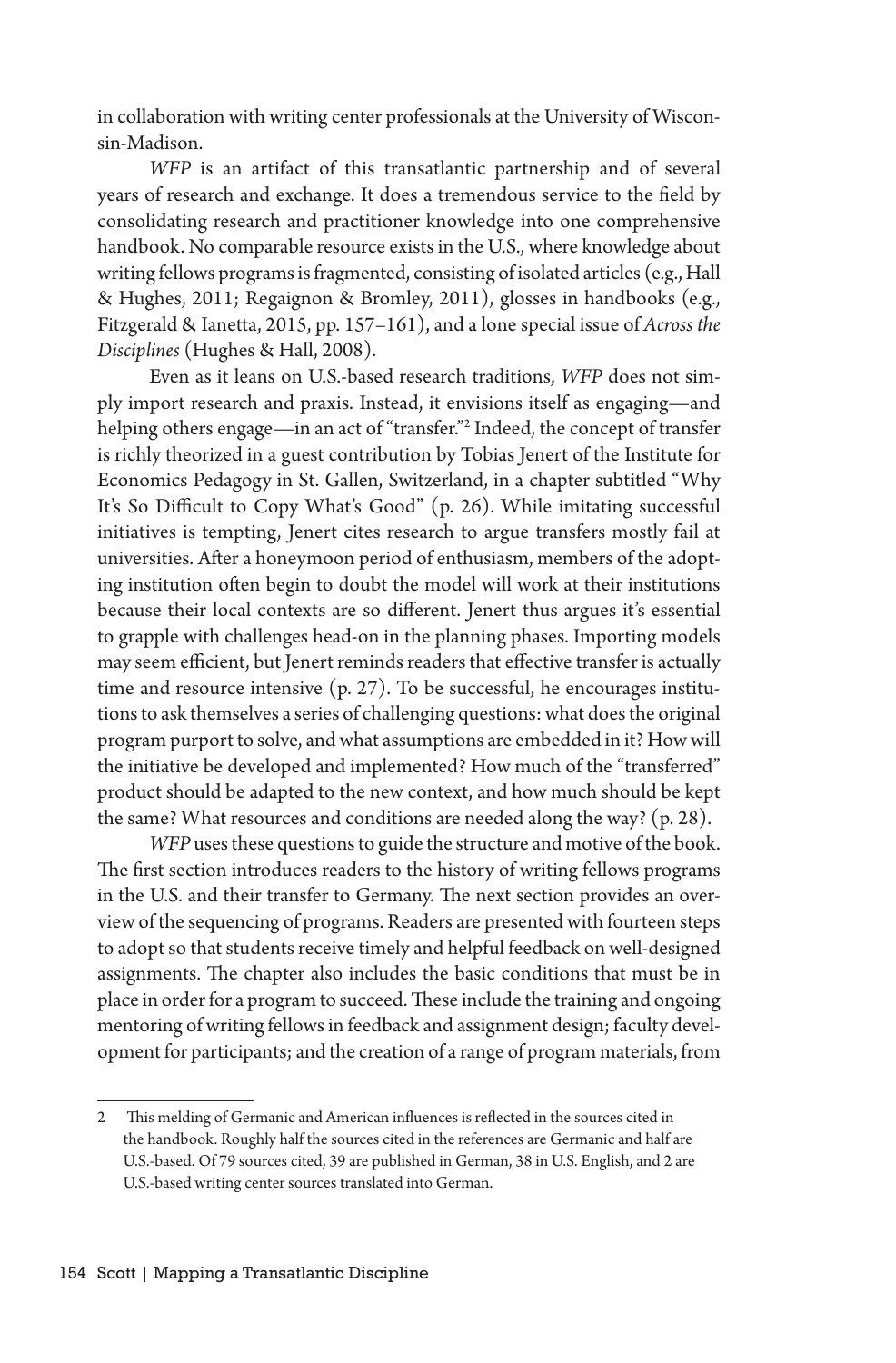publicity resources, such as brochures, webpages and emails, to handouts on different writing strategies to handbooks for fellows and faculty, among others (pp. 41–45). The next chapter helps writing professionals "pitch" programs to their constituents, clarifying what students, faculty, and fellows stand to learn from the experience.

After providing this context, the next major unit of the book showcases sample program texts—first from the writing center at Goethe University, a large, established university, and then from the center at European University Viadrina, a smaller, more experimental one—to show how materials have been adapted to different local contexts. A wide variety of sample program texts are included, from artifacts of the application process for faculty to sample cover letters from students addressed to fellows to sample comments on papers. These institutional artifacts are followed by a slim and practical chapter on how to assess writing fellow programs. The remaining sections of the book include a sample Writing Fellow Handbook for Faculty and a sample Handbook for Writing Fellows, each roughly 35 pages and made available digitally at a companion website for easy access and revision.

The comprehensiveness of *WFP* allows it to accomplish something paradoxical. It renders visible the tremendous amount of labor involved in building successful writing fellows programs while equipping readers with tools for making the process less daunting. The book's sharing of resources helps even the most experienced practitioners imagine how to adapt writing fellow programs to their own institutions. The wealth of flow charts, tables, and authentic program materials saves readers from reinventing the wheel at every stage of the process. These richly theorized models help ensure "quality control" for writing fellows programs as copycat initiatives proliferate in the region, thanks to the widespread availability of federal grants earmarked for teaching and learning initiatives.

If Dreyfürst, Liebetanz, & Voigt have "translated" U.S.-based approaches to writing fellows programs into local practice, I hope the field will consider engaging in reverse translation: translating back into English and U.S.-based contexts the contents of this tremendously accessible and comprehensive handbook. It would likely become a staple resource for directors who have such programs or would like to initiate them.

The handbook *WFP* is also important because it marks an important juncture in the history of writing centers in the region, namely the arrival of peer tutoring as a successful writing center model in German-speaking countries. It capitalizes on the widespread presence of peer tutors who can be trained to help cocurricular centers impact the teaching of writing in the disciplines. Such curricular partnerships are now perceived as important to the long-term sustainability of writing centers in the region. In her keynote address at the 2014 European Writing Centers Association Conference, Swantje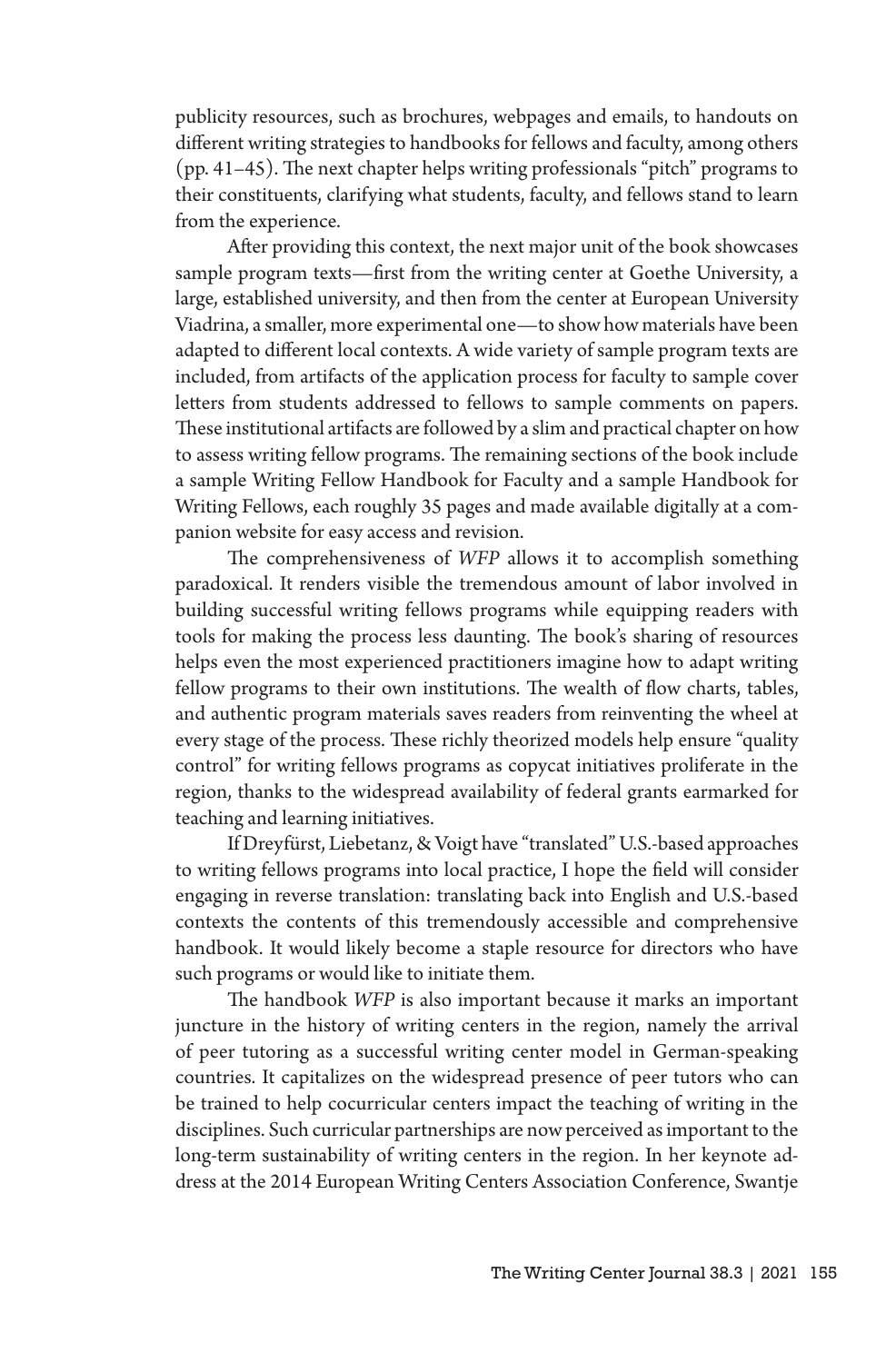Lahm (2014) argued that curricular inroads and partnerships with faculty are necessary to help writing centers avoid an inward-looking focus that could contribute to their marginalization—and institutional vulnerability. In addition to enhancing the teaching and learning of writing in the disciplines, writing fellows programs offer a collaborative and strategic path to institutionalizing writing center work at Germanic universities.

### Conclusion

Together these three handbooks, *Writing Consultations*, *Qualitative Methods in Writing Research*, and *The Writing Fellow Program*, offer a portrait of a diverse and emerging field closely wedded to practice and active in discipline-building. As such, they are rich primary sources for studying the history and culture of writing center studies in different locales. We see in *Writing Consultations* early enthusiasm for writing center consultations at a moment when the peer tutor model, piloted in Freiburg and Frankfurt an der Oder, began to spread across the region. In *Qualitative Methods*, we see a maturing field coming to terms with its core methods and objects of study and the practice-based values underwriting them. In *The Writing Fellow Program*, we observe writing center professionals helping their peers think through the challenges of transferring programs from one regional context to another and anchoring the teaching of writing in the curriculum.

While U.S.-based scholarship often attends to the ways in which lore limits the kinds of questions we can ask (Kjesrud, 2015) and practices we can imagine (Grutsch McKinney, 2013), the above handbooks invite us to consider the reverse. What does theory-based practice reveal about the cultural and institutional contexts of diverse writing center communities around the globe? Handbooks, with their commitment to articulating shared principles, are critical sites for negotiating transnational scholarship on writing while building and advancing local research cultures. They participate in discipline-building by synthesizing core constructs, setting high standards for disciplinary work, and fostering communities of practice within a field still without many of the traditional structures of disciplines. "[D]isciplines," Abbot (2002) has argued, "provide crucial supports for and definition of academic and intellectual identity" (p. 210). Effective handbooks accomplish the same, translating research into a flexible set of principles and practices that bind a community.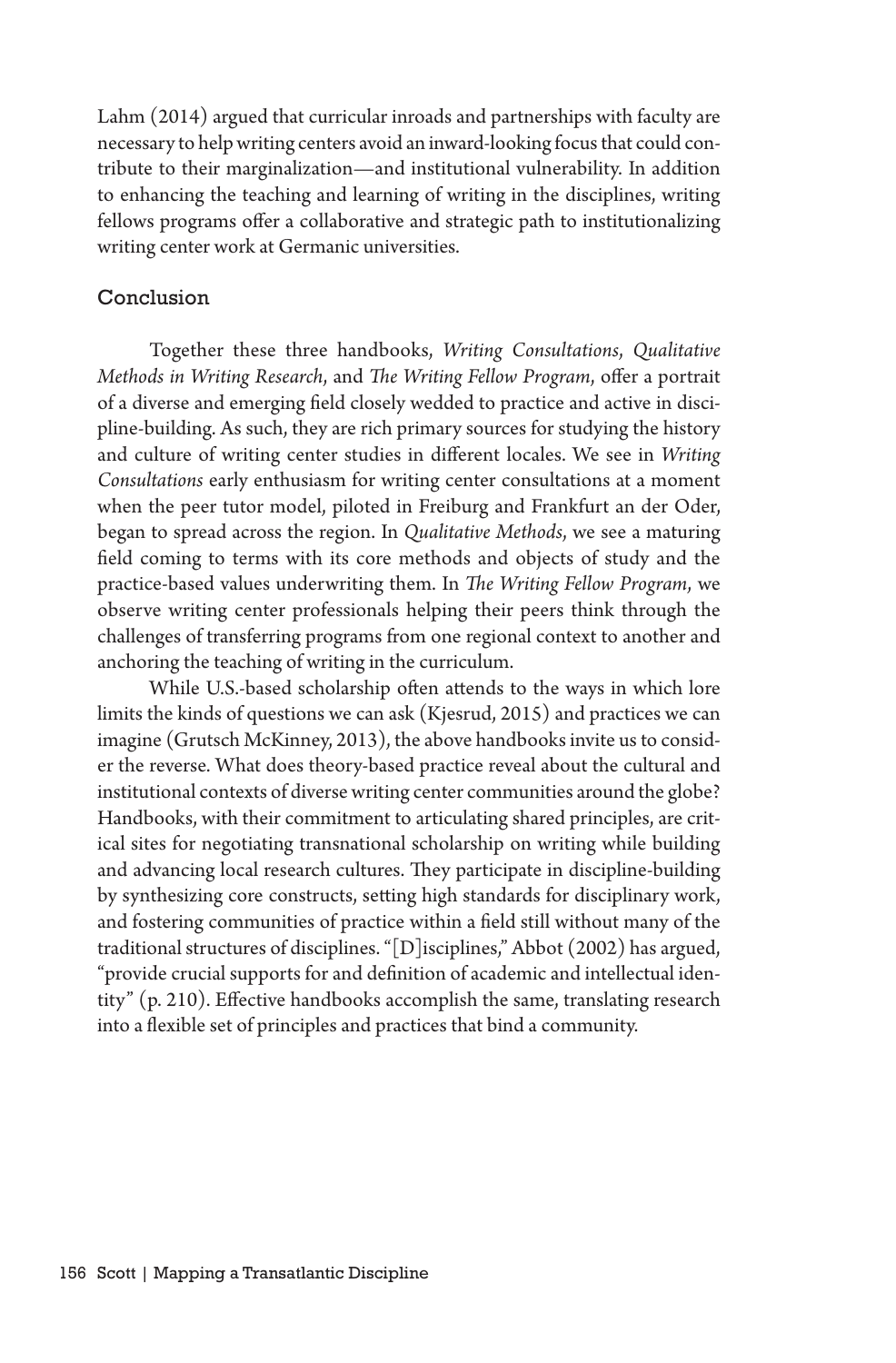#### References

- Abbott, A. (2002). The disciplines and the future. In S. Brint (Ed.), *The future of the city of intellect: The changing American university* (pp. 206–220). Palo Alto: Stanford University Press.
- Adler-Kassner, L., & Wardle, E. (Eds.). (2015). *Naming what we know: Threshold concepts and composition studies*. Logan: Utah State University Press.
- Becker-Mrotzek, M., Grabowski, J., & Steinhoff, T. (Eds.). (2017). *Forschungshandbuch empirische Schreibdidaktik*. Münster: Waxmann.
- Block, R. (2016). Disruptive design: An empirical study of reading aloud in the writing center. *Writing Center Journal*, *35*(2), 33–59.
- Bräuer, G. (1996). *Warum schreiben? Schreiben in den USA: Aspekte, Verbindungen, Tendenzen.* Frankfurt am Main: Peter Lang.
- Bräuer, G., & Girgensohn, K. (2012). Literacy development projects initiating institutional change. In C. Thaiss, G. Bräuer, P. Carlino, L. Ganobcsik-Williams, & A. Sinha (Eds.), *Writing programs worldwide: Profiles of academic writing in many places* (pp. 225–238). Fort Collins: The WAC Clearinghouse and Parlor Press.
- Bräuer, G., & Girgensohn, K. (2013). Preface. In E. Grieshammer, F. Liebetanz, N. Peters, & J. Zegenhagen (Eds.), *Zukunftsmodell Schreibberatung: Eine Anleitung zur Beleitung von Schreibenden im Studium* (pp. vii–viii). Baltmannsweiler: Schneider Verlag Hohengehren.
- Breuer, E. (2017). Qualitative Analyse von Schreibprozessen mithilfe von Screencapturing. In M. Brinkschulte & D. Kreitz (Eds.), *Qualitative methoden in der Schreibforschung* (pp. 41–61). Bielefeld: W. Bertelsmann Verlag.
- Breuer, E., & Schindler, K. (2016). Germany. In O. Kruse, M. Chitez, B. Rodriguez, & M. Castelló (Eds.), *Exploring European writing cultures: Country reports on genres, writing practices, and languages used in European higher education* (pp. 87–100). Zurich: ZHAW School of Applied Linguistics.
- Brinkschulte, M., Doleschal, U., Girgensohn, K., Jörissen, S., & Rheindorf, M. (2017). Workshop für Promovierende der drei deutschsprachigen Fachgesellschaften für Schreibdidaktik und Schreibforschung. *JoSch: Journal der Schreibberatung*, *13*, 59–63.
- Brinkschulte, M., & Kreitz, D. (Eds.). (2017). *Qualitative Methoden in der Schreibforschung*. Bielefeld: W. Bertelsmann Verlag.
- Bromley, P., & Scott, A. (2020). The state of writing center research across the Atlantic: A bibliometric analysis of a flagship German journal, 2010–2016. *Praxis: A Writing Center Journal*, *17*(2).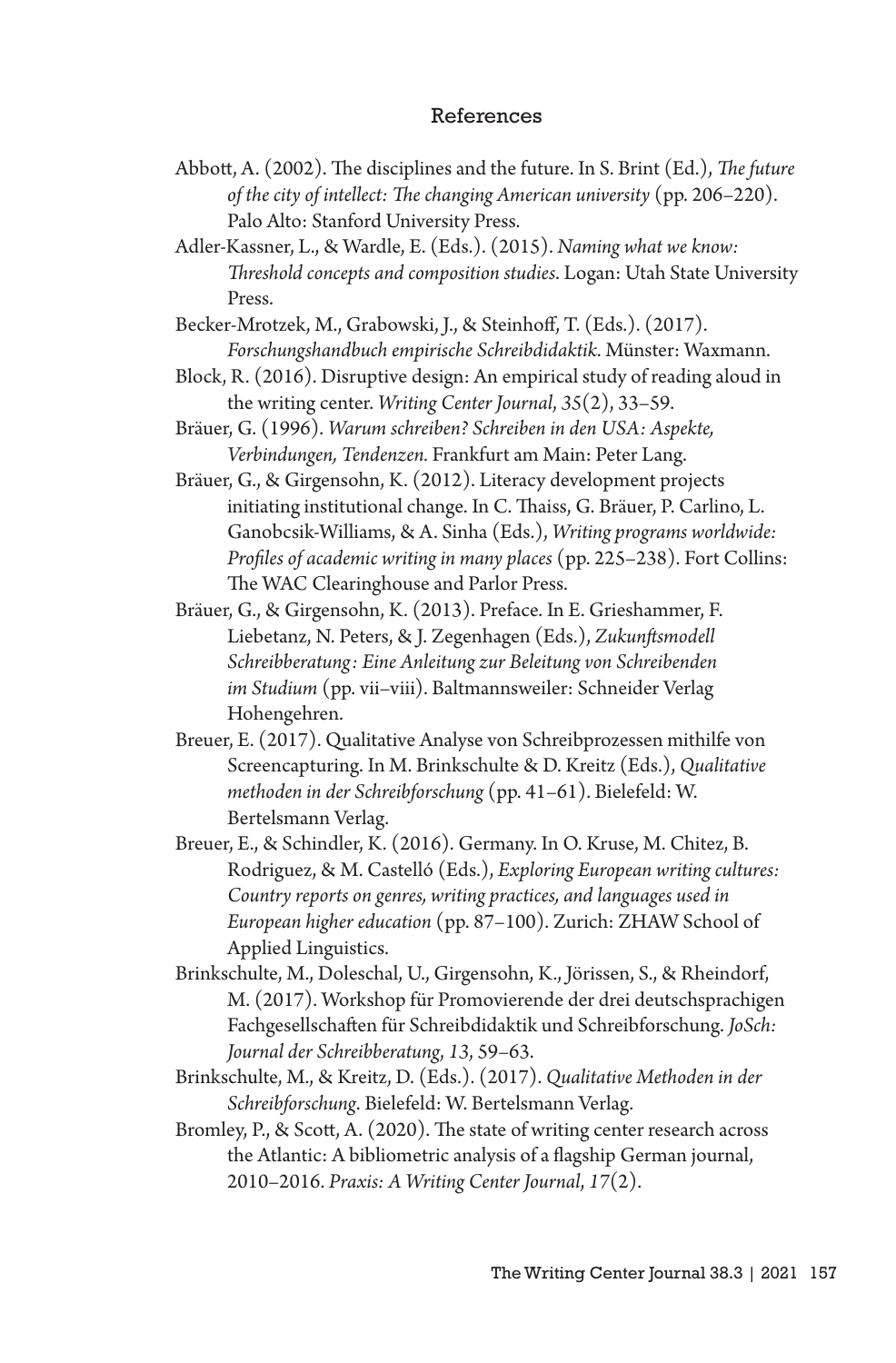Carillo, E. C. (2017). Reading and writing centers: A primer for writing center professionals. *Writing Center Journal*, *36*(2), 117–145.

- Dengscherz, S. (2017). Retrospektive Interviews in der Schreibforschung. In M. Brinkschulte & D. Kreitz (Eds.), *Qualitative Methoden in der Schreibforschung* (pp. 139–158). Bielefeld: W. Bertelsmann Verlag.
- Dreyfürst, S. , & Sennewald, N. (2014). Vorwort. In S. Dreyfürst & N. Sennewald (Eds.), *Schreiben: Grundlagentexte zur Theorie, Didaktik, und Beratung* (pp. 9–11). Opladen: UTB.
- Dreyfürst, S., Liebetanz, F., & Voigt, A. (2018). *Das Writing Fellow-Programm: Ein Praxishandbuch zum Schreiben in der Lehre*. Bielefeld: W. Bertelsmann Verlag.
- Dreyfürst, S., & Sennewald, N. (Eds.). (2014). *Schreiben: Grundlagentexte zur Theorie, Didaktik, und Beratung*. Opladen: UTB.
- Driscoll, D., & Perdue, S. W. (2014). RAD research as a framework for writing center inquiry: Survey and interview data on writing center administrators' beliefs about research and research practices. *Writing Center Journal*, *34*(1), 105–127.
- Fitzgerald, L., & Ianetta, M. (2015). *Oxford guide for writing tutors: Practice and research*. New York: Oxford University Press.
- Frank, A., Haacke, S., & Tente, C. (2003). Contact, conflicts, cooperation: A report from the writing lab of Bielefeld. In L. Björk, G. Bräuer, L. Rienecker, & P. S. Jørgensen (Eds.), *Teaching academic writing in European higher education* (pp. 165–174). Dordrecht: Kluwer Academic Publishers.
- Frank, A., & Lahm, S. (2013). Das Schreiblabor als lernende Organisation. In A. Hirsch-Weber & S. Scherer (Eds.), *Wissenschaftliches Schreiben in Natur- und Technikwissenschaften* (pp. 9–28). Wiesbaden: Springer Fachmedien.
- Gesellschaft für Schreibdidaktik und Schreibforschung. (2019). Retrieved from https://gefsus.de/schreibwissenschaft.html/
- Gillam, A. (2009). The call to research: Early representations of writing center research. In P. Gillespie, A. Gillam, L. F. Brown, & B. Stay (Eds.), *Writing center research: Extending the conversation* (pp. 3–21). New York: Routledge.
- Gillespie, P., & Lerner, N. (2004). *The Allyn & Bacon guide to peer tutoring* (2nd ed.). New York: Pearson and Longman.
- Girgensohn, K. (2017). *Von der Innovation zur Institution: Institutionalisierungsarbeit an Hochschulen am Beispiel der Leitung von Schreibzentren*. Bielefeld: W. Bertelsmann Verlag.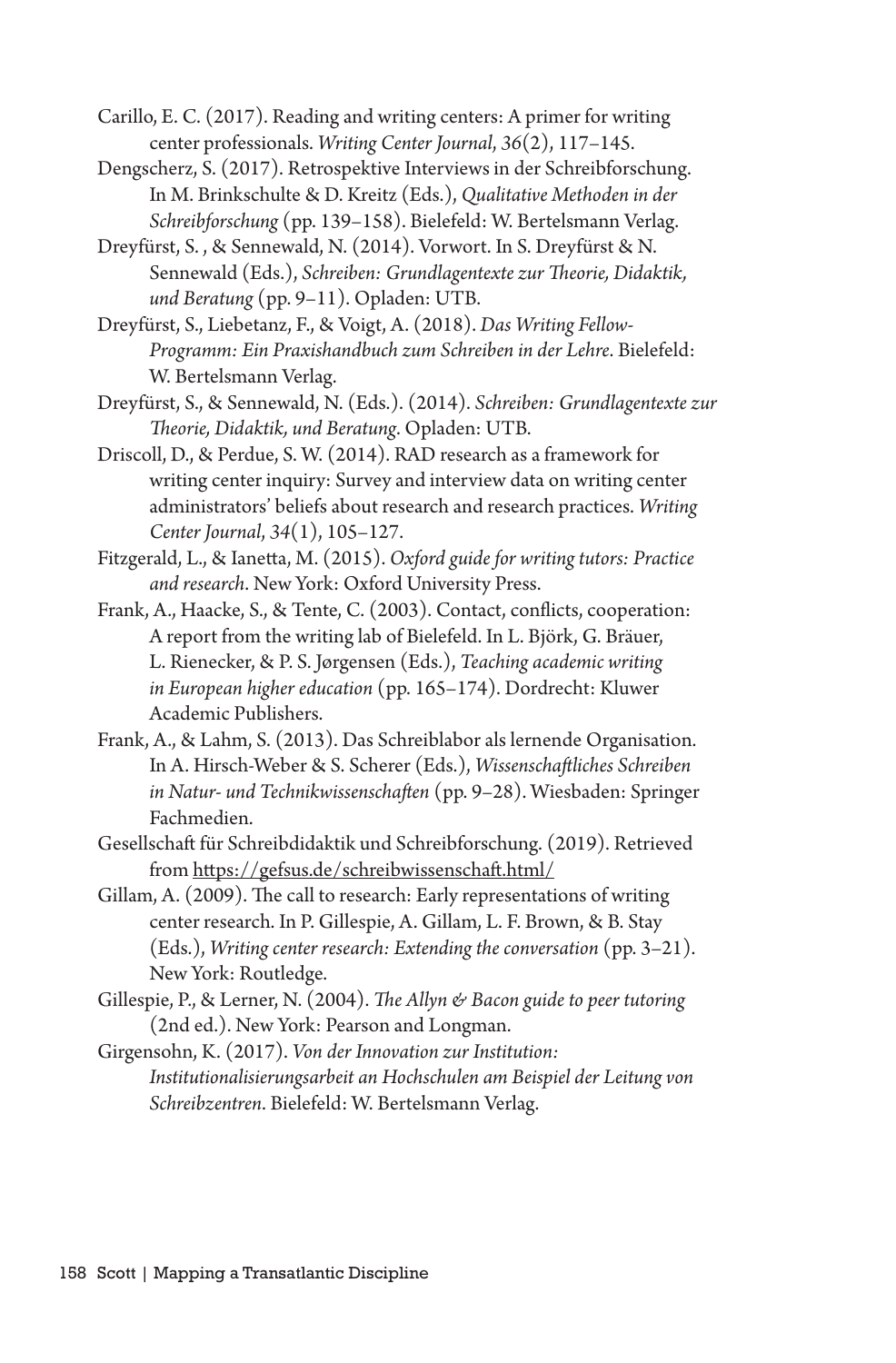- Girgensohn, K., & Peters, N. (2012). "At university nothing speaks louder than research": Plädoyer für Schreibzentrumsforschung. *Zeitschrift Schreiben: Schreiben in Schule, Hochschule und Beruf*, 1–11. http://www.zeitschrift-schreiben.eu/Beitraege/girgensohn\_ Schreibzentrumsforschung.pdf
- Girgensohn, K., & Sennewald, N. (2012). *Schreiben lehren, Schreiben lernen*. Darmstadt: WBG.
- Grieshammer, E. (2017). Gesprächsanalyse als Methode der Schreibforschung. In M. Brinkschulte & D. Kreitz (Eds.), *Qualitative Methoden in der Schreibforschung* (pp. 249–268). Bielefeld: W. Bertelsmann Verlag.
- Grieshammer, E., Liebetanz, F., Peters, N., & Zegenhagen, J. (2012). *Zukunftsmodell Schreibberatung: Eine Anleitung zur Begleitung von Schreibenden im Studium*. Baltmannsweiler: Schneider Verlag Hohengehren.
- Grutsch McKinney, J. (2013). *Peripheral visions for writing centers*. Logan: Utah State University Press.
- Grutsch McKinney, J. (2016). *Strategies for writing center research*. Anderson: Parlor Press.
- Hall, E., & Hughes, B. (2011). Preparing faculty, professionalizing fellows: Keys to success with undergraduate writing fellows in WAC. *WAC Journal*, *22*, 21–40.
- Harris, M. (2009). Writing center administration: Making local, institutional knowledge in our writing centers. In P. Gillespie, A. Gillam, L. F. Brown & B. Stay (Eds.), *Writing center research: Extending the conversation* (pp. 75–89). New York: Routledge. Original edition, 2002.
- Heine, C., & Engberg, J. (2017). Das Dialog-Konsens/Struktur-Lege-Gespräch als Schreibprozessforschungsmethode. In M. Brinkschulte & D. Kreitz (Eds.), *Qualitative Methoden in der Schreibforschung* (pp. 85–101). Bielefeld: W. Bertelsmann Verlag.
- Hughes, B., & Hall, E. (2008). Guest editors' introduction to special issue on rewriting across the curriculum: Writing fellows as agents of change in WAC. *Across the Disciplines*, 1–4.
- Kirschbaum, A., & Rothärmel, A. (2017). Die inhaltlich strukturierende qualitative Inhaltsanalyse nach Kuckartz: Dargestellt am Beispiel des Rollenverständnisses von Writing Fellows. In M. Brinkschulte & D. Kreitz (Eds.), *Qualitative Methoden in der Schreibforschung* (pp. 227–248). Bielefeld: W. Bertelsmann Verlag.
- Kjesrud, R. D. (2015). Lessons from data: Avoiding lore bias in research paradigms. *Writing Center Journal*, *34*(2), 33–58.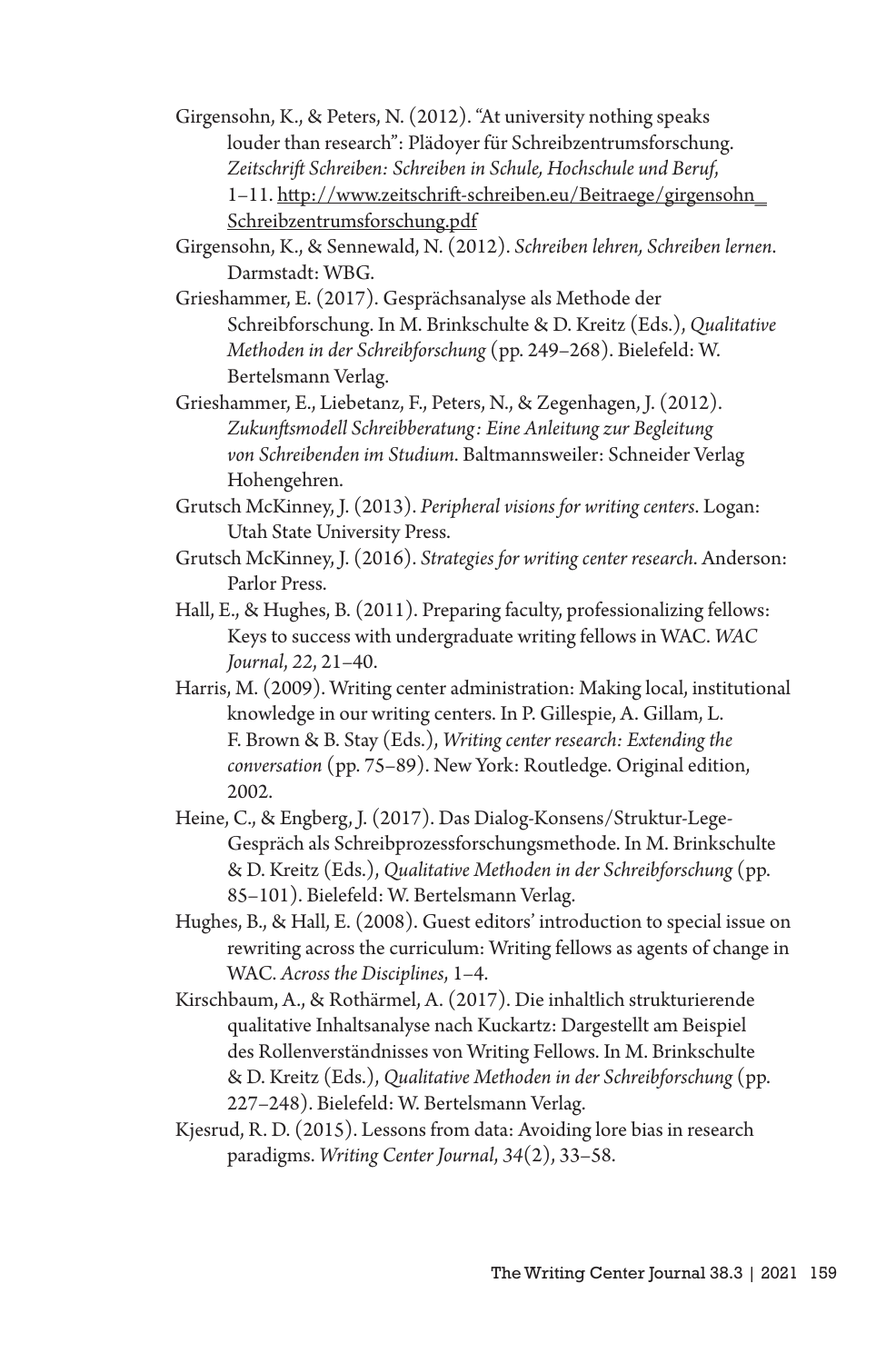Knorr, D., Heine, C., & Engberg, J. (Eds.). (2014). *Methods in writing process research*. Frankfurt am Main: Peter Lang.

Kruse, O. (2007). *Keine Angst vor dem leeren Blatt: Ohne Schreibblockaden durchs Studium*. Frankfurt am Main: Campus.

Kruse, O. (2012). Das Seminar: Eine Zwischenbilanz nach 200 Jahren. In B. Kossek & C. Zwiauer (Eds.), *Universität in Zeiten von Bologna: Zur Theorie und Praxis von Lehr- und Lernkulturen* (pp. 89–110). Vienna: University of Vienna Press.

Lahm, S. (2014). *Stories we live by: A review of 20 years writing center work at German universities*. Paper presented at the 2014 European Writing Centers Association Conference, Frankfurt Oder, Germany.

Lange, U. (2017). Der Weg der praxisbasierten Schreibforschung: Rückwirkende Auswertung von Daten aus der eigenen Praxis. In M. Brinkschulte & D. Kreitz (Eds.), *Qualitative Methoden in der Schreibforschung* (pp. 305–323). Bielefeld: W. Bertelsmann Verlag.

Lerner, N. (2014). The unpromising present of writing center studies: Author and citation patterns in *The Writing Center Journal*, 1980 to 2009. *Writing Center Journal*, *34*(1), 67–97.

Liggett, S., Jordan, K., & Price, S. (2011). Makers of knowledge in writing centers: Practitioners, scholars, and researchers at work. In L. Massey & R. C. Gebhardt (Eds.), *The changing of knowledge in composition: Contemporary perspectives* (pp. 102–120). Logan: Utah State University Press.

Maid, B. (2006). In this corner–. In L. S. Bergmann & E. M. Baker (Eds.), *Composition and/or literature: The end(s) of education* (pp. 93–108). Urbana: NCTE.

Malencyzk, R., Miller-Cochran, S., Wardle, E., & Yancey, K. B. (Eds.). (2018). *Composition, rhetoric, and disciplinarity*. Logan: Utah State University Press.

McAndrew, D., & Reigstad, T. (2001). *Tutoring writing: A practical guide for conferences*. Portsmouth: Boynton and Cook Publishers.

North, S. M. (1987). *The making of knowledge in composition: Portrait of an emerging field*. Montclair: Boynton/Cook Publishers.

Regaignon, D. R., & Bromley, P. (2011). What difference do writing fellows programs make? *WAC Journal*, *22*, 41–63.

Ruhmann, G. (2014a). Between experience and empirical research: Writing process counseling as a natural setting for writing process research. In D. Knorr, C. Heine & J. Engberg (Eds.), *Methods in writing process research* (pp. 59–80). Frankfurt am Main: Peter Lang.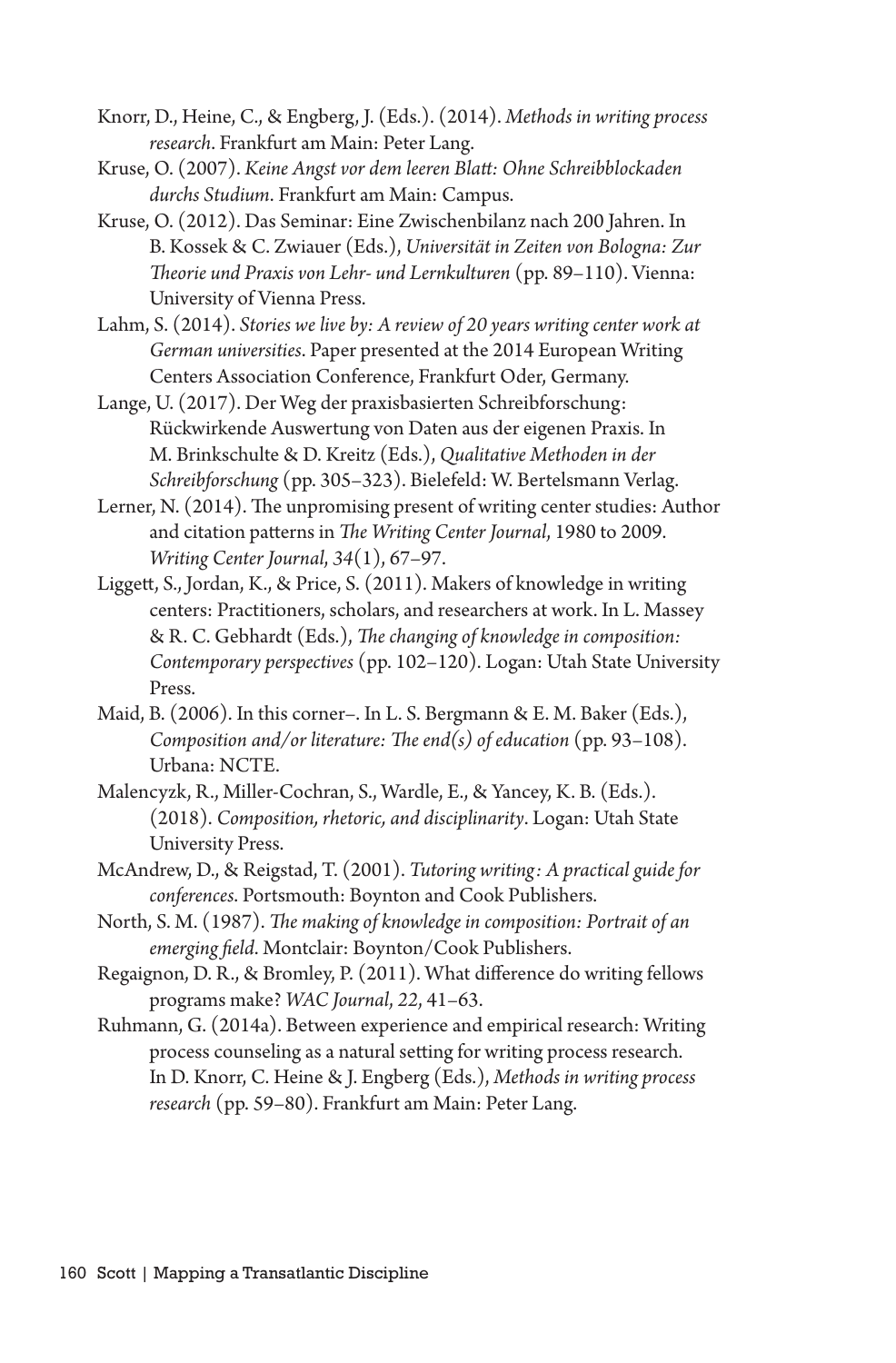- Ruhmann, G. (2014b). Wissenschaftlich schreiben Lernen an Deutschen Hochschulen: Eine kleine Zwischenbilanz nach 20 Jahren. In D. Knorr & U. Neumann (Eds.), *Mehrsprachige lehramtstudierende Schreiben: Schreibwerkstätte an Deutschen Hochschulen* (pp. 34–53). Münster: Waxmann Verlag.
- Ryan, L., & Zimmerelli, L. (Eds.). (2009). *Bedford guide for writing tutors* (5th ed.). Boston: Bedford/St. Martins.
- Santa, T. (2009). Writing center tutor training: What is transferable across academic cultures? *Zeitschrift Schreiben: Schreiben in Schule, Hochschule und Beruf*. http://www.zeitschrift-schreiben.eu/Beitraege/santa\_ Tutor Training.pdf
- Schreiblabor Bielefeld (2019). Vernetzung: Schreibeinrichtungen und -projekte an Hochschulen im Deutschsprachigen Raum. https://www. uni-bielefeld.de/einrichtungen/schreiblabor/vernetzung
- Scott, A. (2016). Re-centering writing center studies: What U.S.-based scholars can learn from their colleagues in Germany, Switzerland, and Austria. *Zeitschrift Schreiben: Schreiben in Schule, Hochschule und Beruf*,  $1 - 10.$
- Scott, A. (2017). "We would be well advised to agree on our own basic principles": Schreiben as an agent of discipline-building in writing studies in Germany, Switzerland, Austria, and Liechtenstein. *Journal of Academic Writing, 6*(1), 43–58.
- Scott, A., & Bromley, P. (2019). What can citations tell us about the state of the discipline now? Author and citation patterns in *Journal der Schreibberatung*, 2010–2016. *JoSch: Journal der Schreibberatung*, *17*, 76–90.
- Sennewald, N. (2017). Die grounded-theory-methodologie in der qualitativen Schreibforschung: Phasen und Instrumente der Datenanalyse und Theoriebildung. In M. Brinkschulte & D. Kreitz (Eds.), *Qualitative Methoden in der Schreibforschung* (pp. 209–226). Bielefeld: W. Bertelsmann Verlag.
- Weber, K. M. (2017). "... aber wie kriege ich meine Forschungsergebnisse jetzt in den Text?": Softwareunterstützte qualitative Datenanalyse und Texterstellung. In M. Brinkschulte & D. Kreitz (Eds.), *Qualitative Methoden in der Schreibforschung* (pp. 271–289). Bielefeld: W. Bertelsmann Verlag.
- Wimmer, E., Kreitz, D., & Brinkschulte, M. (2017). Der widerspenstigen Zähmung: Wie aus Bergen qualitativer Daten strukturierte Texte werden: Anregungen für den Arbeitsprozess. In M. Brinkschulte & D. Kreitz (Eds.), *Qualitative Methoden in der Schreibforschung* (pp. 291–302). Bielefeld: W. Bertelsmann Verlag.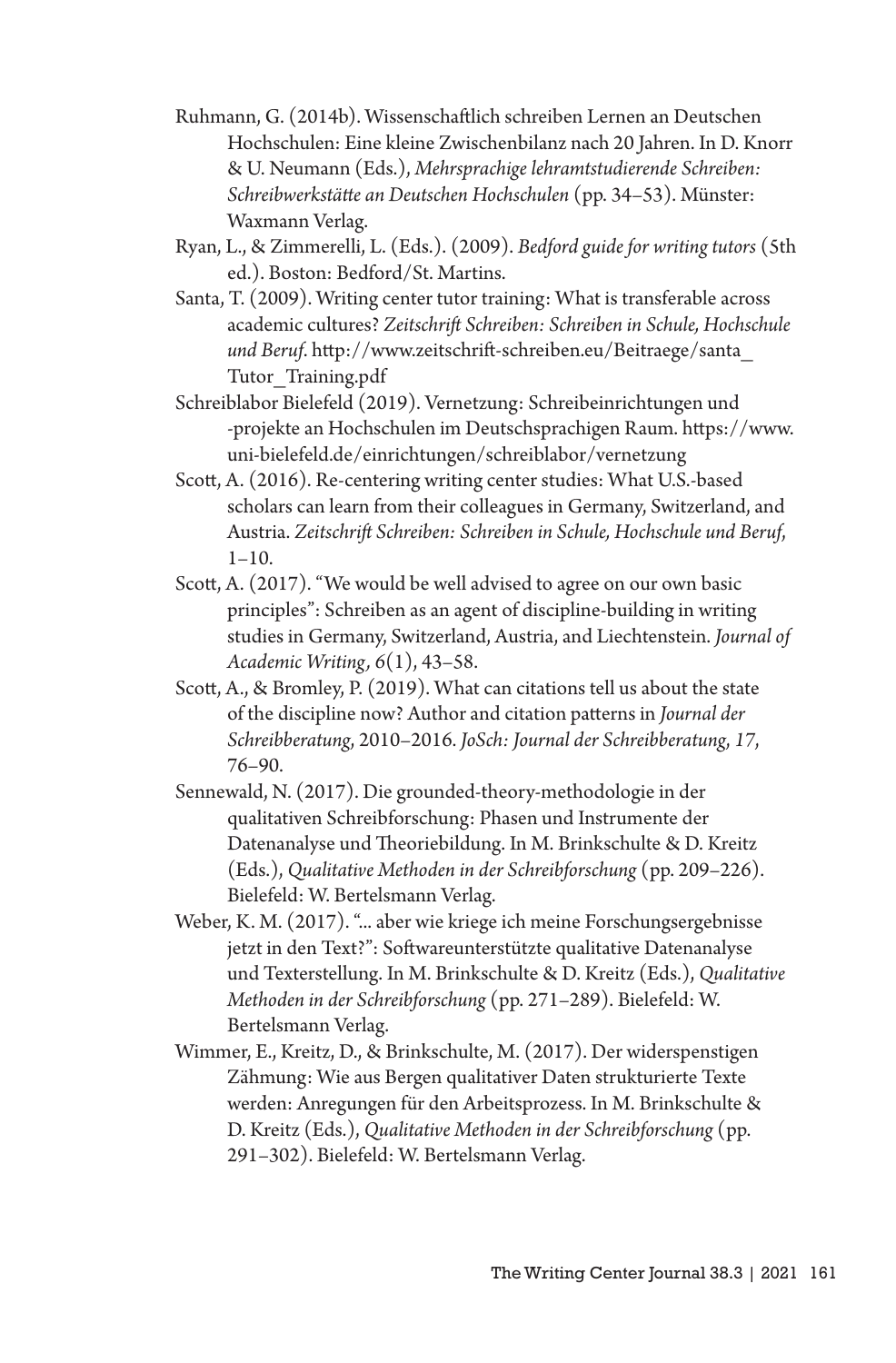**Andrea Scott** is Associate Professor of Academic Writing and Director of the Writing Center at Pitzer College, a member of the Claremont Colleges. Her research on writing studies research in German-speaking countries has been published in *WLN*, *Zeitschrift Schreiben*, *JoSch: Journal der Schreibwissenschaft*, and *Praxis*, among others.